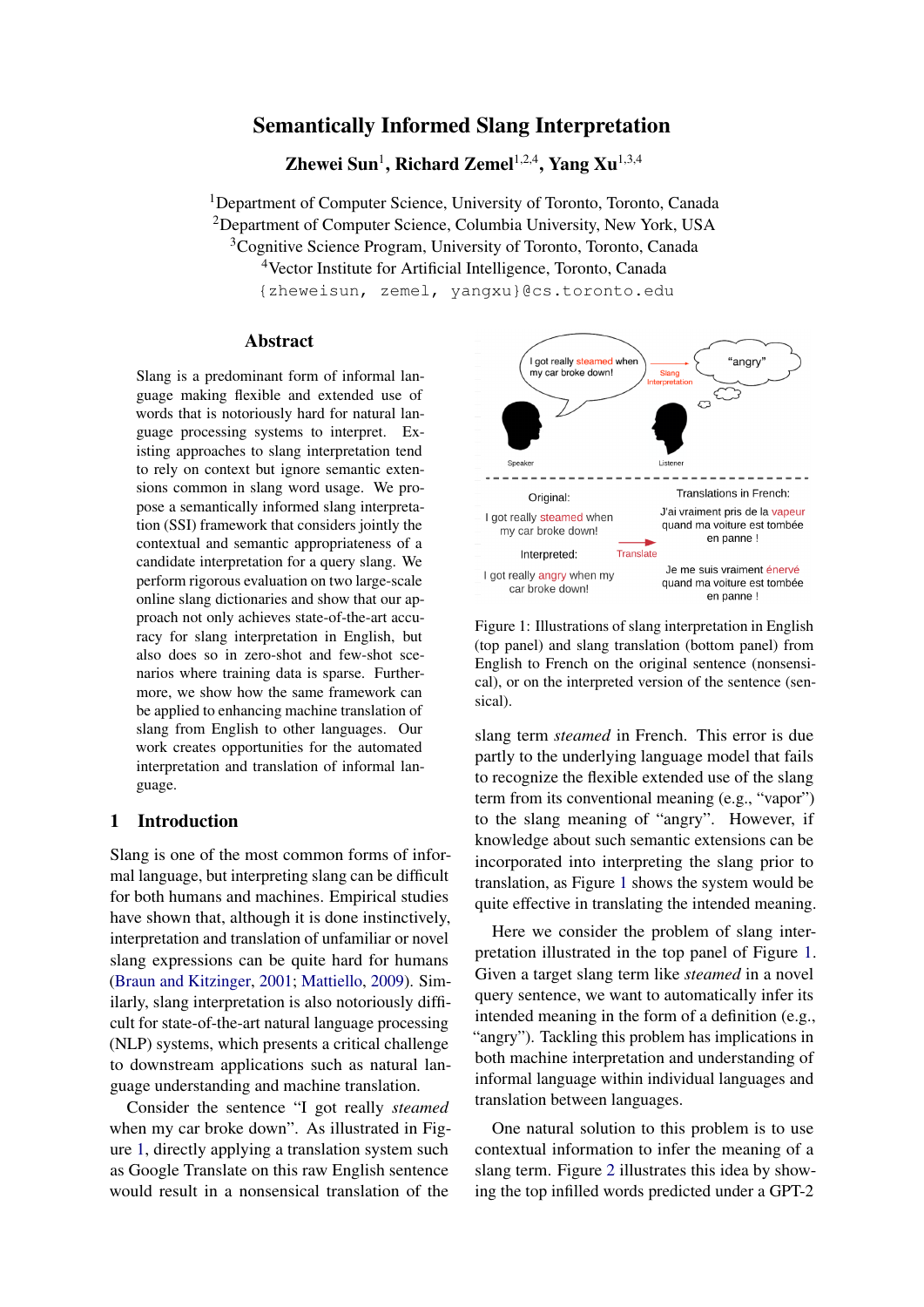<span id="page-1-0"></span>I got really steamed when my car broke down!



Figure 2: Workflow of the proposed framework.

[\(Radford et al.,](#page-10-0) [2019\)](#page-10-0) based language infill model [\(Donahue et al.,](#page-9-2) [2020\)](#page-9-2). Each of these words can be considered a candidate paraphrase for the target slang *steamed* conditioned on its surrounding words. Although the groundtruth meaning "angry" is among the list of top candidates, this model infers "sick" as the most probable interpretation. A similar context-based approach has been explored in a previous study led by [Ni and Wang](#page-10-1) [\(2017\)](#page-10-1) showing that a sequence-to-sequence model trained directly on a large number of pairs of slang-contained sentences along with their corresponding definitions from Urban Dictionary can be a useful starting point toward the automated interpretation of slang.

We present an alternative approach to slang interpretation that builds on but goes beyond the context-based models. Inspired by recent work on generative models of slang [\(Sun et al.,](#page-10-2) [2019,](#page-10-2) [2021\)](#page-10-3), we consider slang interpretation to be the inverse process of slang generation and propose a semantically informed framework that takes into account both contextual information and knowledge about slang meaning extensions (e.g., "vapor"→"angry") in inferring candidate interpretations. Our framework incorporates a semantic model of slang that uses contrastive learning to capture semantic extensions that link conventional and slang meanings of words [\(Sun et al.,](#page-10-3) [2021\)](#page-10-3). Under this framework, meanings that are otherwise far apart can be brought close, resulting in a semantic space that is sensitive to the flexible extended usages of slang. Rather than using this learned semantic space to generate novel slang usages, we apply it to the inverse problem of slang interpretation by checking whether a candidate interpretation may be suitably expressed as a slang using the to-beinterpreted slang expression. For example, "sick" and "angry" can both replace the slang *steamed* in a given context, but "angry" may be a more appropriate meaning to be expressed using *steamed* in the slang context. As such, we build a computational framework that takes into account the semantic knowledge of words as well as the context of slang in the interpretation process.

Figure [2](#page-1-0) illustrates the workflow of our approach. We begin with a set of candidate interpretations informed by a context-based model (e.g., a language infill model), where the set would contain a list of possible meanings that fit reasonably in the given context. We then rerank this set of candidate interpretations by selecting the meaning that is most likely to be extended as slang from the to-be-interpreted slang expression.

For the scope of this work, we focus on interpreting slang expressions with existing word forms because extensive studies in slang have suggested that a high proportion of slang usages relies on the extended reuse of existing word forms [\(Warren,](#page-10-4) [1992;](#page-10-4) [Green,](#page-9-3) [2010;](#page-9-3) [Eble,](#page-9-4) [2012\)](#page-9-4). We show that our framework can enhance state-of-the-art language models in slang interpretation in English and slang translation from English to other languages.<sup>[1](#page-1-1)</sup>

## 2 Related Work

### 2.1 Natural Language Processing for Slang

Existing approaches in the natural language processing for slang focus on efficient construction, extension, and retrieval from dictionary-based resources for detection [\(Pal and Saha,](#page-10-5) [2013;](#page-10-5) [Dhu](#page-9-5)[liawala et al.,](#page-9-5) [2016\)](#page-9-5), interpretation [\(Gupta et al.,](#page-9-6) [2019\)](#page-9-6), and sentiment analysis of slang [\(Dhuliawala](#page-9-5) [et al.,](#page-9-5) [2016;](#page-9-5) [Wu et al.,](#page-10-6) [2018\)](#page-10-6). These studies often rely on heuristic measures to determine or retrieve the meaning of slang and cannot generalize beyond what was available in the training data. Recent work such as [Kulkarni and Wang](#page-9-7) [\(2018\)](#page-9-7) and [Pei et al.](#page-10-7) [\(2019\)](#page-10-7) proposed deep learning based approaches to generalize toward unseen slang.

Closely related to our study is [Ni and Wang](#page-10-1) [\(2017\)](#page-10-1) that formulated English slang interpretation as a translation task (although they did not tackle slang machine translation *per se*). In this work, each slang query sentence in English is paired with the groundtruth slang definition (also in English), and such pairs are fed into a translation model. In addition, the spellings of slang word forms are also considered as input. In their model, both the context and the slang form are encoded using separate LSTM encoders. The two encoded representations are then linearly combined to form the encoded input for a sequence-to-sequence network [\(Sutskever](#page-10-8) [et al.,](#page-10-8) [2014\)](#page-10-8). During training, the combined state is passed onto an LSTM decoder to train against

<span id="page-1-1"></span><sup>&</sup>lt;sup>1</sup>Code and data available at: [https://github.com/](https://github.com/zhewei-sun/slanginterp) [zhewei-sun/slanginterp](https://github.com/zhewei-sun/slanginterp)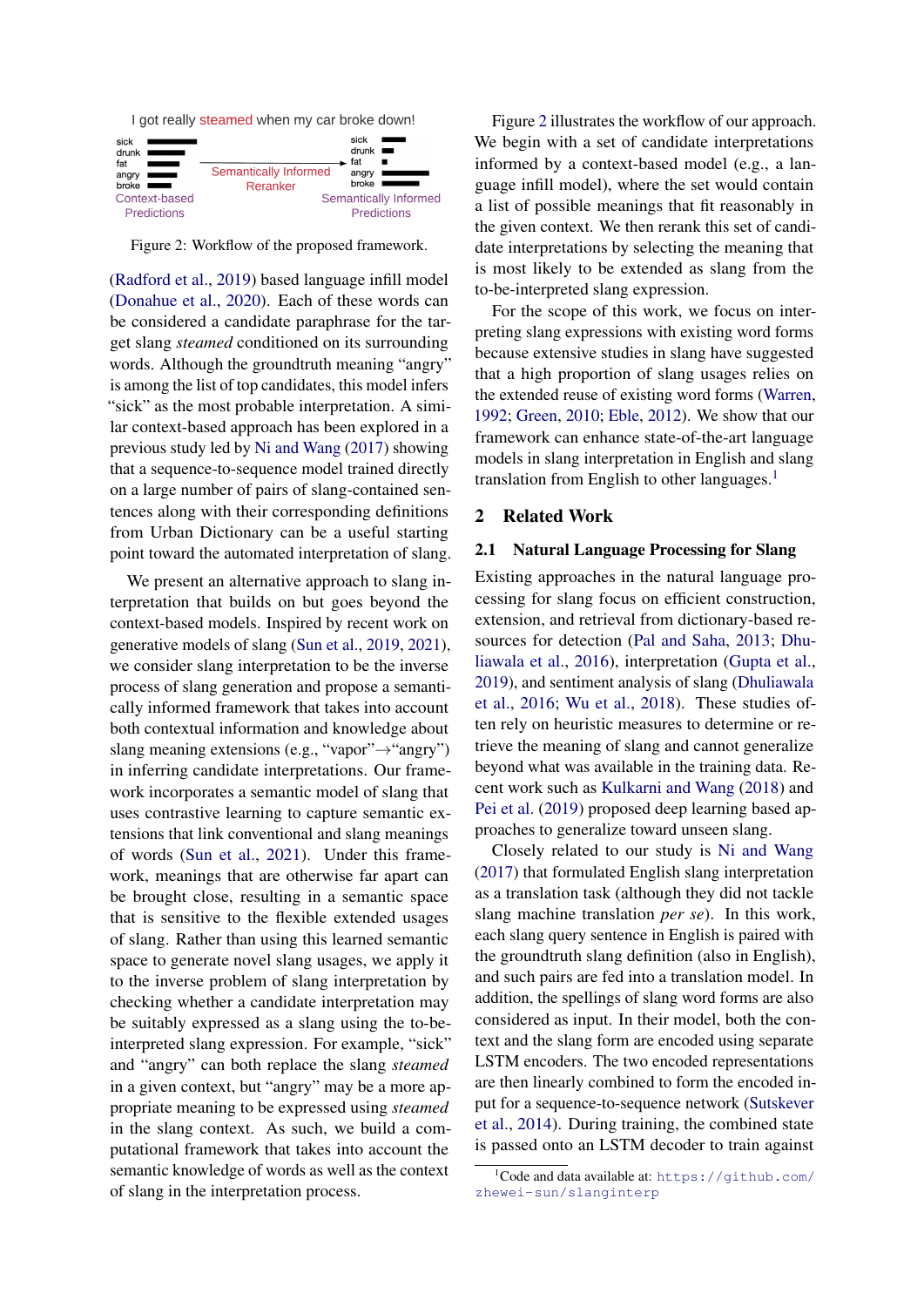the corresponding definition sentence. During test time, beam search [\(Graves,](#page-9-8) [2012\)](#page-9-8) is applied to decode a set of candidate definition sentences.

One key problem with this approach is that the Dual Encoder tends to rely on the contextual features surrounding the target slang but does not model flexible meaning extensions of the slang word itself. Similar issues are present in a languagemodel based approach, whereby one can use an infill model to infer the meaning of a target slang based solely on its surrounding words. Our work extends these context-based approaches by jointly considering the contextual and semantic appropriateness of a slang expression in a sentence, using generative semantic models of slang.

#### 2.2 Generative Semantic Models of Slang

Recent work by [Sun et al.](#page-10-2) [\(2019,](#page-10-2) [2021\)](#page-10-3) proposed a neural-probabilistic generative framework for modeling slang word choice in novel context. Given a query sentence with the target slang blanked out and the intended meaning of that slang, their framework predicts which word(s) would be appropriate slang choices that fill in the blank. Relevant to their framework is a semantic model of slang that uses contrastive learning from Siamese networks [\(Baldi](#page-9-9) [and Chauvin,](#page-9-9) [1993;](#page-9-9) [Bromley et al.,](#page-9-10) [1994\)](#page-9-10) to relate conventional and slang meanings of words. This model yields a semantic embedding space that is sensitive to flexible slang meaning extensions. For example, it may learn that meanings associated with "vapor" can extend to meanings about "angry" (as in the *steamed* example in Figure [1\)](#page-0-0).

Differing from slang generation, our work concerns the inverse problem of slang interpretation that has more direct applications in natural language processing particularly machine translation (e.g., of informal language). Building on work of slang generation, we incorporate the generative semantic model of slang in a semantically informed interpretation framework that integrates context to infer the intended meaning of a target slang.

### 3 Computational Framework

Our computational framework is comprised of three key components following the workflow illustrated in Figure [2:](#page-1-0) 1) A context-based baseline interpreter that generates an n-best list of candidate interpretations for a target slang in a query sentence; 2) A semantic model of slang that checks the appropriateness of a candidate interpretation to

the slang context; 3) A reranker informed by the semantic model in 2) that re-prioritizes the candidate interpretations from the context-based interpreter in 1). We use this framework for both interpreting slang within English and translating slang from English to other languages.

### <span id="page-2-1"></span>3.1 Context-based Interpretation

We define slang interpretation formally as follows. Given a target slang term  $S$  in context  $C_S$  of a query sentence, interpret the meaning of S by a definition M. The context is an important part of the problem formulation since a slang term  $S$  may be polysemous and context can be used to constrain the interpretation of its meaning. We define a slang interpreter I probabilistically as:

$$
I(S, C_S) = \underset{M}{\text{arg}\max} P(M|S, C_S)
$$
 (1)

Given this formulation, we retrieve an n-best list of candidate interpretations  $\mathcal{K}$  (i.e.,  $|\mathcal{K}| = n$ ) based on an interpretation model of choice  $P(M|S, C<sub>S</sub>)$ . Here, we consider two alternative models for  $P(M|S, C_S)$ : 1) a language-model (LM) based approach that treats slang interpretation as a cloze task, and 2) a sequence-to-sequence based approach similar to work by [Ni and Wang](#page-10-1) [\(2017\)](#page-10-1).

LM-based interpreter. The first model we consider is a language infill model in a cloze task, in which the model itself is based on large pre-trained language models such as GPT-2 [\(Radford et al.,](#page-10-0) [2019\)](#page-10-0). Although slang expressions may make sporadic appearances during training, this model is not trained specifically on a slang related task and thus serves as a baseline that reflects the state-ofthe-art language-model based NLP systems (e.g., [Donahue et al.,](#page-9-2) [2020\)](#page-9-2).

Given context  $C_S$  containing target slang  $S$ , we blank out  $S$  in the context and ask the language infill model to infer the most likely words to fill in the blank. This results in a probability distribution  $P(w|C_S\backslash S)$  over candidate words w. The infilled words can then be viewed as candidate interpretations of the slang S:

<span id="page-2-0"></span>
$$
I(S, C_S) = D[\arg \max_{w} LM(w|C_S \backslash S) + \mathbb{1}_{T(w)}[T(C_S \backslash S)]]
$$
 (2)

Here,  $D$  is a dictionary lookup function that maps a candidate word  $w$  to a definition sentence. In this case, we constrain the space of meanings considered to the set of all meanings corresponding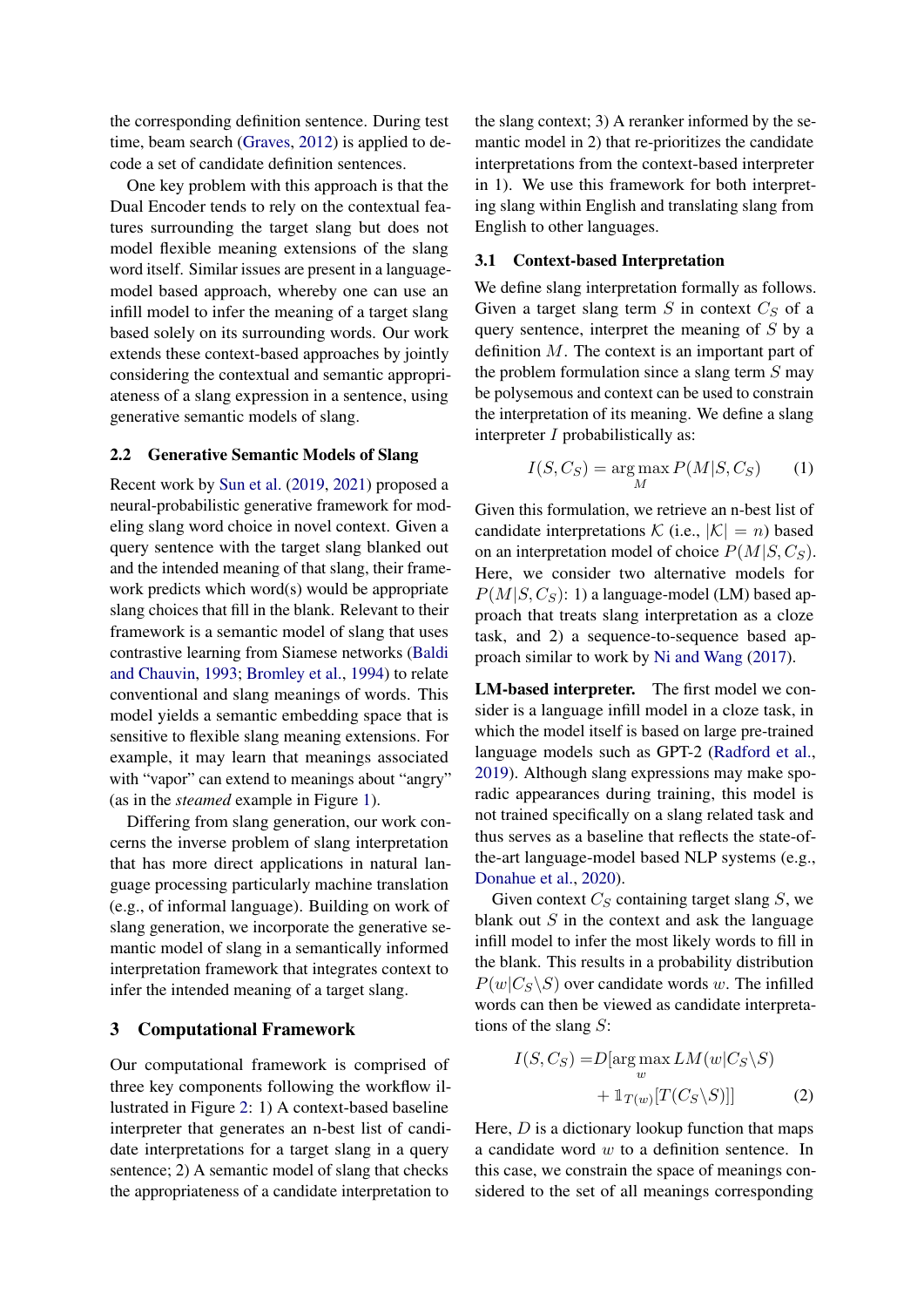to words in the lexicon. Additionally, we apply a Part-of-Speech (POS) tagger  $T$  to check whether the candidate word  $w$  shares the same POS tag as the blanked-out word in the usage context. Words that share the same POS tags are preferred in the list of n-best retrievals.

This baseline approach by itself does not take into account any (semantic) information from the target slang S. In the case where two distinctive slang terms may be placed in the same context, the model would generate the exact same output. However, this LM based approach does not require task-specific data to train. We show later that by reranking language model outputs, it is possible to achieve state-of-the-art performance using much less on-task data than existing approaches.

Dual encoder. [Ni and Wang](#page-10-1) [\(2017\)](#page-10-1) partly addressed the context-only limitation by encoding the slang term using a character-level recurrent neural network in an end-to-end model inspired by the sequence-to-sequence architecture for neural machine translation [\(Sutskever et al.,](#page-10-8) [2014\)](#page-10-8). We implement their dual encoder architecture as an alternative context-based interpreter to LM. In this model, separate LSTM encoders are applied on the context  $C_S$  and the character encoding of the to-be-interpreted slang  $S$  respectively. The two encoders are then linearly combined using learned parameters. The combined state is passed onto an LSTM decoder to train against the corresponding definition sentence in Urban Dictionary (as in the original work of [Ni and Wang](#page-10-1) [2017\)](#page-10-1). For inference, beam search [\(Graves,](#page-9-8) [2012\)](#page-9-8) is applied to decode an n-best list of candidate definition sentences.

While this approach is trained directly on slang data and considers the slang word forms, it requires a large on-task dataset to be trained effectively. This model also does not take into account the appropriateness of meaning extension in slang usage. We next describe how a semantic model of slang can be incorporated to enhance the context-based interpreters.

#### <span id="page-3-1"></span>3.2 Semantic Model of Slang

Given an n-best list of candidate interpretations  $K$ for the target slang  $S$  in context  $C_S$ , we wish to model the semantic plausibility of each candidate interpretation  $k \in \mathcal{K}$ . Specifically, we ask how likely one would relate the (conventional meaning of) target slang expression  $S$  to a candidate interpretation k. [Sun et al.](#page-10-2) [\(2019,](#page-10-2) [2021\)](#page-10-3) modeled the

relationship between a to-be-expressed meaning and a word form using the prototype model [\(Rosch,](#page-10-9) [1975;](#page-10-9) [Snell et al.,](#page-10-10) [2017\)](#page-10-10). We adapt this model in the context of slang interpretation:

<span id="page-3-0"></span>
$$
f(k, S) = sim(E_k, E_S)
$$
  
= exp $\left(-\frac{d(E_k, E_S)}{h_m}\right)$  (3)

 $E_k$  is an embedding for a candidate interpretation  $k$  and  $E<sub>S</sub>$  is the prototypical conventional meaning of S computed by averaging the embeddings of its conventional meanings in dictionary  $(\mathcal{E}_S)$ :

$$
E_S = \frac{1}{|\mathcal{E}_S|} \sum_{E_{S_i} \in \mathcal{E}_S} E_{S_i}
$$
 (4)

The similarity function  $f$  can then be computed by taking the negative exponential of the Euclidean distance between the two resulting semantic embeddings.  $h_m$  is a kernel width hyperparameter.

Following [Sun et al.](#page-10-3) [\(2021\)](#page-10-3), we learn semantic embeddings  $E_k$  and  $E_{S_i}$  under a max-margin triplet loss scheme, where embeddings of slang sense definitions  $(E_{SL})$  are brought close in Euclidean space to those of their conventional sense definitions  $(E_P)$  yet kept apart from irrelevant word senses  $(E_N)$  by a pre-specified margin m:

<span id="page-3-2"></span>
$$
Loss = \left[d(E_{SL}, E_P) - d(E_{SL}, E_N) + m\right]_+(5)
$$

The resulting contrasive sense encodings are shown to be sensitive to slang semantic extensions that have been observed during training. We leverage this knowledge to check whether pairing a candidate interpretation  $k$  with the slang expression  $S$  is likely given the common semantic extensions observed in slang usages.

### 3.3 Semantically Informed Reranking

We define a semantic scorer  $q$  over the set of candidate interpretations  $K$  and the to-be-interpreted slang S. The candidates are reranked based on the resulting scores to obtain semantically informed slang interpretations (SSI):

$$
SSI(\mathcal{K}) = \arg\max g(k, S)
$$
 (6)

We define  $q(K, S)$  as a score distribution over the set of candidates  $K$  given slang S, where each score is computed by checking the semantic appropriateness of a candidate meaning  $k \in \mathcal{K}$  with respect to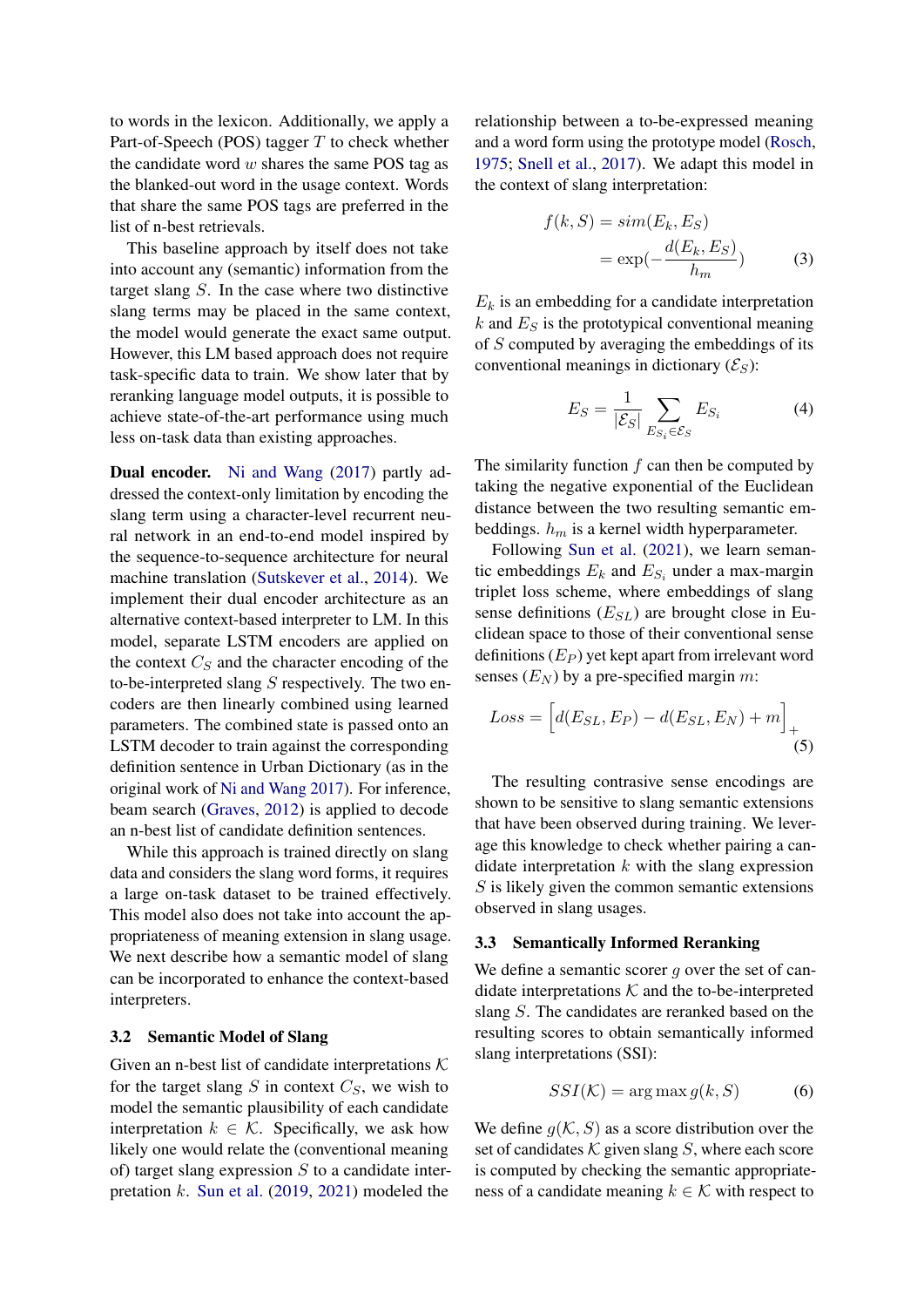target slang  $S$  by querying the semantic model  $f$ from Equation [3:](#page-3-0)

$$
g(k, S) = P(k|S) \propto f(k, S) \tag{7}
$$

In addition, we apply collaborative filtering [\(Goldberg et al.,](#page-9-11) [1992\)](#page-9-11) to account for a small neighborhood of words  $L(S)$  akin to the slang expression  $S$  in conventional meaning:

$$
g^*(k, S) \propto \sum_{S' \in L(S)} sim(S, S')g(k, S')
$$
 (8)

$$
sim(S, S') = \exp(-\frac{d(S, S')}{h_{cf}})
$$
 (9)

Here,  $d(S, S')$  is the cosine distance between the two slang's word vectors and  $h_{cf}$  is a hyperparameter controlling the kernel width. The collaborative filtering step encodes intuition from studies in historic semantic change that similar words tend to extend to express similar meanings [\(Lehrer,](#page-9-12) [1985;](#page-9-12) [Xu and Kemp,](#page-10-11) [2015\)](#page-10-11), which was found to extend well in the case of slang [\(Sun et al.,](#page-10-2) [2019,](#page-10-2) [2021\)](#page-10-3).

## 4 Datasets

We use two online English slang dictionary resources to train and evaluate our proposed slang interpretation framework: 1) the Online Slang Dictionary  $(OSD)^2$  $(OSD)^2$  dataset from [Sun et al.](#page-10-3) [\(2021\)](#page-10-3) and 2) a collection of Urban Dictionary  $(UD)^3$  $(UD)^3$  entries from 1999 to 2014 collected by [Ni and Wang](#page-10-1) [\(2017\)](#page-10-1). Each dataset contains slang gloss entries including a slang's word form, its definition, and at least one corresponding example sentence containing the slang term. We use the same training and testing split provided by the original authors and only use entries where a corresponding non-informal entry can be found in the online version of the Ox-ford Dictionary (OD) for English<sup>[4](#page-4-2)</sup>, which allows the retrieval of conventional senses for all slang expressions considered. We also filter out entries where the example usage sentence contains none or more than one exact references of the corresponding slang expression. When a definition entry has multiple example usage sentences, we treat each example sentence as a separate data entry, but all data entries corresponding to the same definition entry will only appear in the same data split. Table [1](#page-5-0) shows the size of the datasets after pre-processing.

While OSD contains higher quality entries, UD offers a much larger dataset. We thus use OSD to evaluate model performance in a low resource scenario and UD for evaluation of larger neural network based approaches.

### 5 Evaluation and Results

## <span id="page-4-5"></span>5.1 Evaluation on Slang Interpretation

<span id="page-4-4"></span><span id="page-4-3"></span>We first evaluate the semantically informed and baseline interpretation models in a multiple choice task. In this task, each query is paired with a set of definitions that construe the meaning of the target slang in the query. One of these definitions is the groundtruth meaning of the target slang, while the other definitions are incorrect or negative entries sampled from the training set (i.e., all taken from the slang dictionary resources described). To score a model, each definition sentence is first compared with the model-predicted definition by computing the Euclidean distance between their respective Sentence-BERT [\(Reimers and Gurevych,](#page-10-12) [2019\)](#page-10-12) embeddings. The ideal model should produce a definition that is semantically closer to the groundtruth definition, more so than the other competing negatives. For each dataset, we sample two sets of negatives. The first set of negative candidates contains only definition sentences from the training set that are distinct from the groundtruth definition. We consider two definition sentences to be distinct if the overlap in the number of content words is less than 50%. The other set of negative definitions is sampled randomly. We measure the performance of the models by computing the standard mean reciprocal rank (MRR) of the groundtruth definition's rank when checked against 4 other sampled negative definitions.

We train the semantic reranker on all definition entries in the respective training sets from the two data resources. When training the Dual Encoder, we use 400,431 out-of-vocabulary slang entries (i.e., entries with a slang expression that does not contain a corresponding lexical entry in the standard dictionary) from UD in addition to the invocabulary entries used to train the reranker. This is necessary since the baseline Dual Encoder performs poorly without a large number of training entries. Similarly, training the Dual Encoder directly on the OSD training set does not result in an adequate model for comparison. We instead train the Dual Encoder on all UD entries and experiment with the resulting interpreter on OSD. Any UD

<span id="page-4-0"></span><sup>2</sup>OSD: http://onlineslangdictionary.com

<span id="page-4-1"></span><sup>3</sup>UD: https://www.urbandictionary.com

<span id="page-4-2"></span><sup>4</sup>OD: https://en.oxforddictionaries.com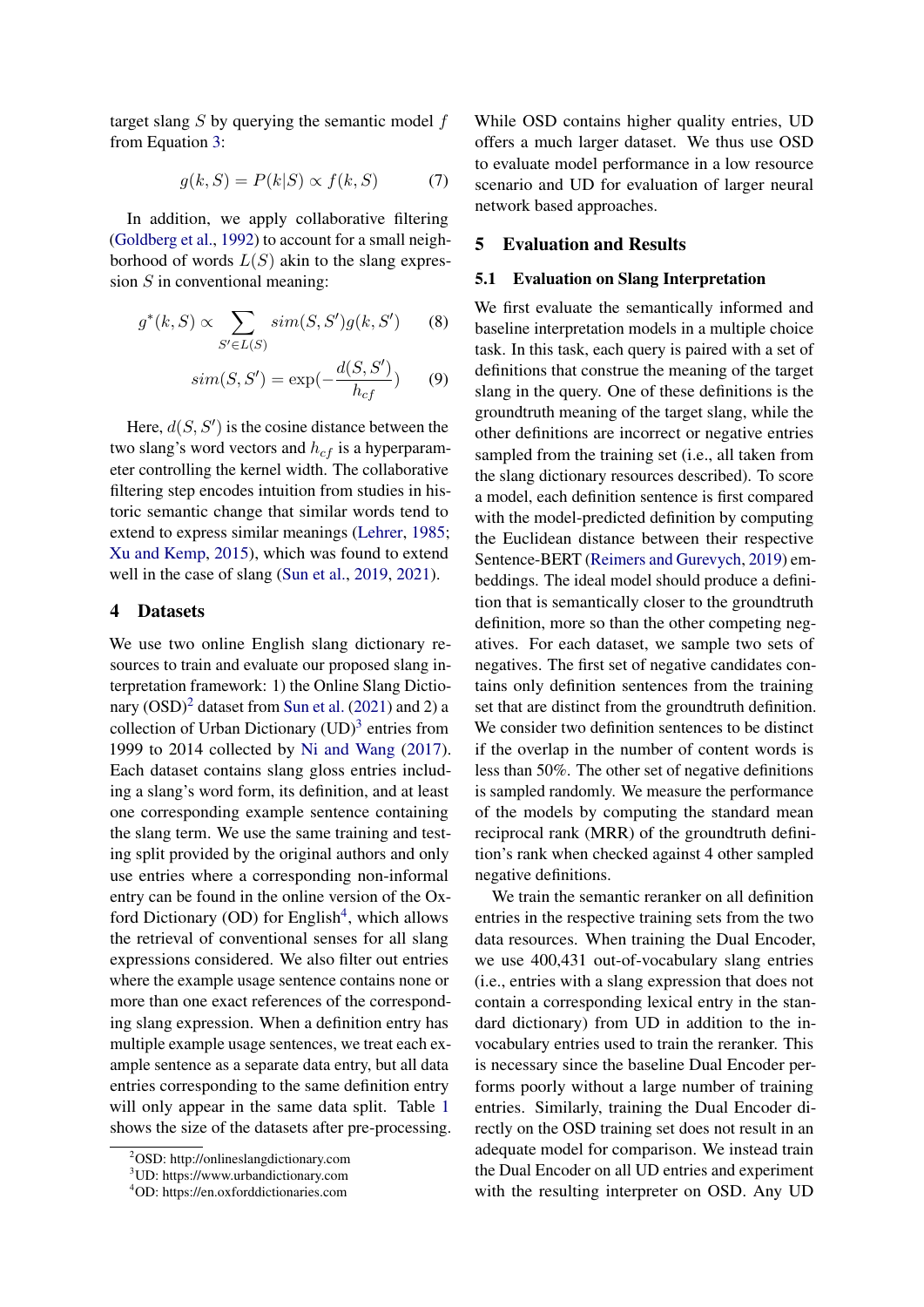<span id="page-5-0"></span>

| Dataset    | $#$ of unique                       | # of slang |           |                 | $\#$ of context $\#$ of definitions $\#$ of context sentences |
|------------|-------------------------------------|------------|-----------|-----------------|---------------------------------------------------------------|
|            | slang word forms definition entries |            | sentences | in the test set | in the test set                                               |
| <b>OSD</b> | 1.635                               | 2.979      | 3.718     | 299             | 405                                                           |
| - UD       | 9.474                               | 65.478     | 65.478    | 1.242           | 1.242                                                         |

Table 1: Summary of basic statistics for the two online slang dictionaries used in the study.

<span id="page-5-1"></span>

| Model                                                                         | Distinctively<br>sampled<br>candidates | Randomly<br>sampled<br>candidates |
|-------------------------------------------------------------------------------|----------------------------------------|-----------------------------------|
| Dataset 1: Online Slang Dictionary (OSD) (Sun et al., 2021)                   |                                        |                                   |
| Language Infill Model (LM Infill) (Donahue et al., 2020), $n = 50$            | 0.532                                  | 0.502                             |
| + Semantically Informed Slang Interpretation (SSI)                            | 0.557                                  | 0.563                             |
| Dual Encoder* (Ni and Wang, 2017), $n = 5$                                    | 0.584                                  | 0.583                             |
| $+$ SSI                                                                       | 0.592                                  | 0.588                             |
| Dual Encoder <sup>*</sup> , $n = 50$                                          | 0.568                                  | 0.602                             |
| $+$ SSI                                                                       | 0.616                                  | 0.607                             |
| * Dual Encoders trained on UD data after filtering out slang in OSD test set. |                                        |                                   |
| Dataset 2: Urban Dictionary (UD) (Ni and Wang, 2017)                          |                                        |                                   |
| LM Infill, $n = 50$                                                           | 0.517                                  | 0.521                             |
| $+$ SSI                                                                       | 0.569                                  | 0.579                             |
| Dual Encoder, $n = 5$                                                         | 0.556                                  | 0.555                             |
| $+$ SSI                                                                       | 0.573                                  | 0.572                             |
| Dual Encoder, $n = 50$                                                        | 0.547                                  | 0.550                             |
| $+$ SSI                                                                       | 0.582                                  | 0.584                             |

Table 2: Evaluation of English slang interpretation measured in mean-reciprocal rank (MRR). Predictions are ranked against 4 negative candidates distinctively or randomly sampled, yielding MRR=0.457 for the random baseline.

entries corresponding to words found in the OSD testset are filtered out in this particular experiment. Detailed training procedures for all models can be found in Appendix [A.](#page-11-0)

Table [2](#page-5-1) summarizes the multiple-choice evaluation results on both slang datasets. In all cases, applying the semantically informed slang interpretation framework improves the MRR of the respective baselines under both types of negative candidate sampling. On the UD evaluation, even though the language infill model (LM Infill) is not trained on this specific task, LM infill based SSI is able to select better and more appropriate interpretations than the dual encoder baseline, which is trained specifically on slang interpretation with more than 7 times the number of definition entries for training. We also find that while increasing the beam size (specified by  $n$ ) in the sequence-to-sequence based Dual Encoder model impairs its performance, SSI can take advantage of the additional variation in

the generated candidates and outperform its counterpart with a smaller beam size.

Table [3](#page-6-0) provides example interpretations predicted by the models. The *lit* example shows a case where the semantically informed models were able to correctly pinpoint the intended definition, among alternative definitions that describe individuals. The *lush* example suggests that the SSI model is not perfect and points to common errors made by the model including predicting definitions that are more general and applying incorrect semantic extensions. In this case, the model predicts the slang *lush* to mean "something that is not cool" because polarity shift is a common pattern in slang usage [\(Eble,](#page-9-4) [2012\)](#page-9-4), even though the groundtruth definition does not make such a polarity shift in this specific example.

Note that the improvement brought by SSI is less prominent in the OSD experiment where the Dual Encoder trained on UD was used. This is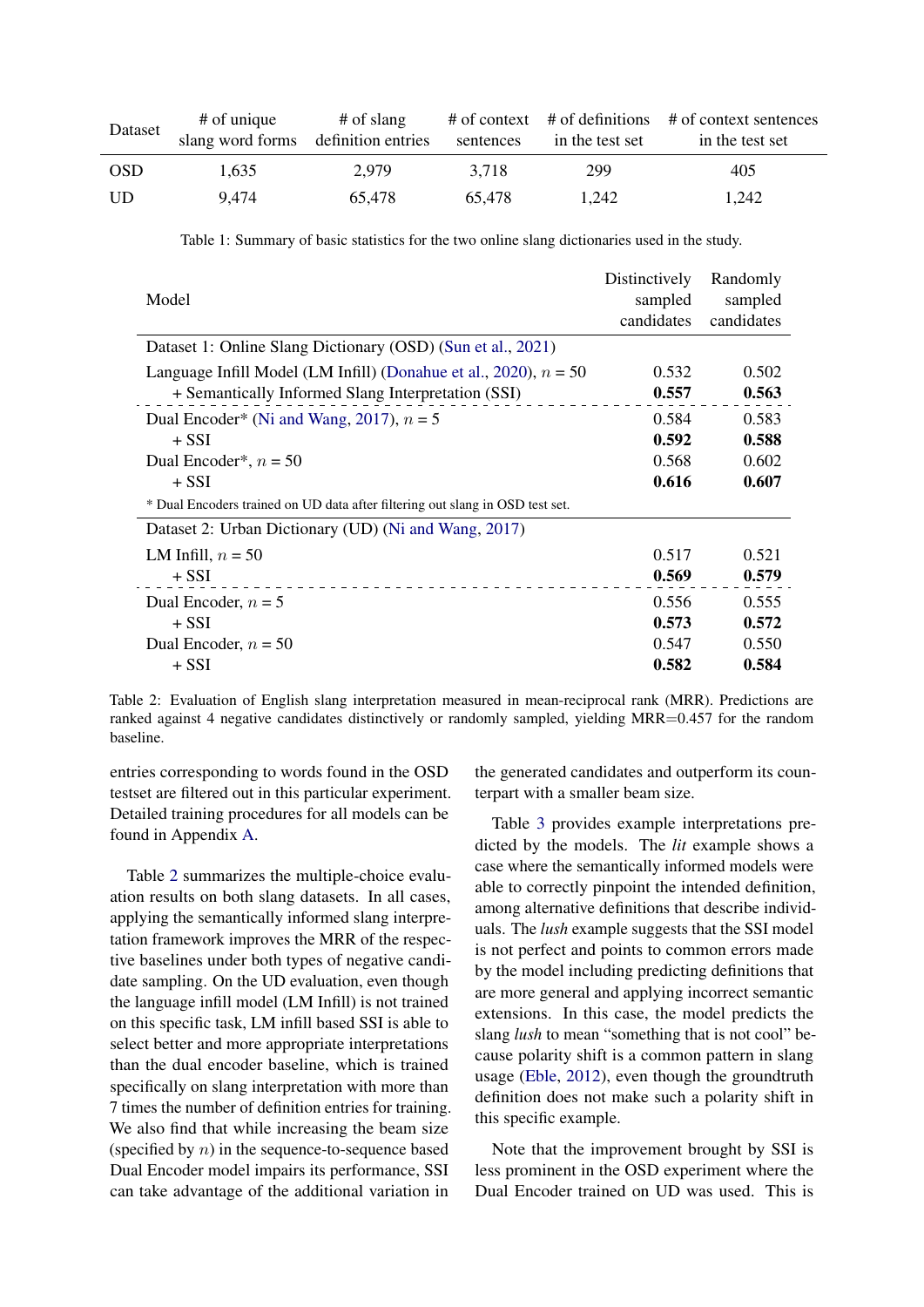<span id="page-6-0"></span>

| Query (target slang in <b><i>bold italic</i></b> ): | That chick is <i>lit!</i>                                 |
|-----------------------------------------------------|-----------------------------------------------------------|
| Groundtruth definition of target slang:             | Attractive.                                               |
| LM Infill baseline prediction:                      | Cute, beautiful, adorable.                                |
| $LM$ Infill $+$ SSI prediction:                     | Hot, cool, fat.                                           |
| Dual Encoder baseline prediction:                   | Another word for bitch.                                   |
| Dual Encoder + SSI prediction:                      | Word used to describe someone who is very attractive.     |
| Query:                                              | That Louis Vuitton purse is <i>lush</i> !                 |
| Groundtruth definition of target slang:             | High quality, luxurious. (British slang.)                 |
| LM Infill baseline prediction:                      | Amazing, beautiful, unique.                               |
| $LM$ Infill $+$ SSI prediction:                     | Lovely, stunning, expensive.                              |
| Dual Encoder baseline prediction:                   | Something that is cool or awesome.                        |
| Dual Encoder + SSI prediction:                      | An adjective used to describe something that is not cool. |

Table 3: Example queries from OSD and top predictions made from both the baseline language infill models (LM Infill) and the Dual Encoder models with  $n = 50$ , along with top predictions from the enhanced semantically informed slang interpretation (SSI) models. Additional examples can be found in Appendix [B.1.](#page-11-1)

expected because the Dual Encoder is trained to generate definition sentences in the style of UD entries, whereas the SSI is trained on OSD definition sentences instead. The mismatch in style between the two datasets might have caused the difference in performance gain.

### 5.2 Zero-shot and Few-shot Interpretation

Recent studies in deep learning have shown that large neural network based models such as GPT-3 excel at learning new tasks in a few-shot learning setting [\(Brown et al.,](#page-9-13) [2020\)](#page-9-13). We examine to what extent the superior performance of our SSI framework may be affected by fine-tuning the LM baseline model in zero-shot and few-shot scenarios. We finetune the language infill model (LM Infill) on the first example usage sentence that correspond to each definition entry in the OSD dataset, resulting in 2,979 sentences. Given an example sentence, we mask out the slang expression and train the language infill model to predict the corresponding slang term. We randomly shuffle all examples and finetune LM Infill for one epoch. We then compare the resulting model with the off-the-shelf LM using examples in the test set that were not used in finetuning (i.e., entries with usage sentences that do not correspond to the first example usage sentence of a definition entry). This results in 106 novel examples for evaluation.

Table [4](#page-6-1) shows the result of this experiment. While finetuning does improve test performance (a 6 point gain in MRR), it remains beneficial to consider semantic information in slang context. In both the zero-shot and the few-shot cases, SSI brings

<span id="page-6-1"></span>

| Model                  | <b>Distinct</b> | Random    |
|------------------------|-----------------|-----------|
|                        | negatives       | negatives |
| LM Zero-shot, $n = 50$ | 0.444           | 0.443     |
| $+$ SSI                | 0.571           | 0.565     |
| LM Few-shot, $n = 50$  | 0.504           | 0.513     |
| $+$ SSI                | 0.567           | 0.564     |

Table 4: Interpretation results on OSD measured in mean-reciprocal rank (MRR) before and after finetuning the language infill model.

significant performance gain even though SSI itself is only trained on entries from the training set.

### <span id="page-6-2"></span>5.3 Evaluation on Slang Translation

We next apply the slang interpretation framework to neural machine translation. Existing machine translation systems have difficulty in translating source sentences containing slang usage partly because they lack the ability to properly decode the intended slang meaning. We make a first attempt in addressing this problem by exploring whether machine interpretation of slang can lead to better translation of slang. Given a source English sentence containing a slang expression S, we apply the LM based slang interpreters to generate a paraphrased word to replace S. The paraphrased sentence would then contain the intended meaning of the slang in its literal form. Here, we take advantage of the LM-based approaches' ability to directly generate a paraphrase instead of a definition sentence (i.e., without dictionary lookup  $D$  in Equation [2\)](#page-2-0), which allows direct insertion of the resulting interpretation into the original sentence.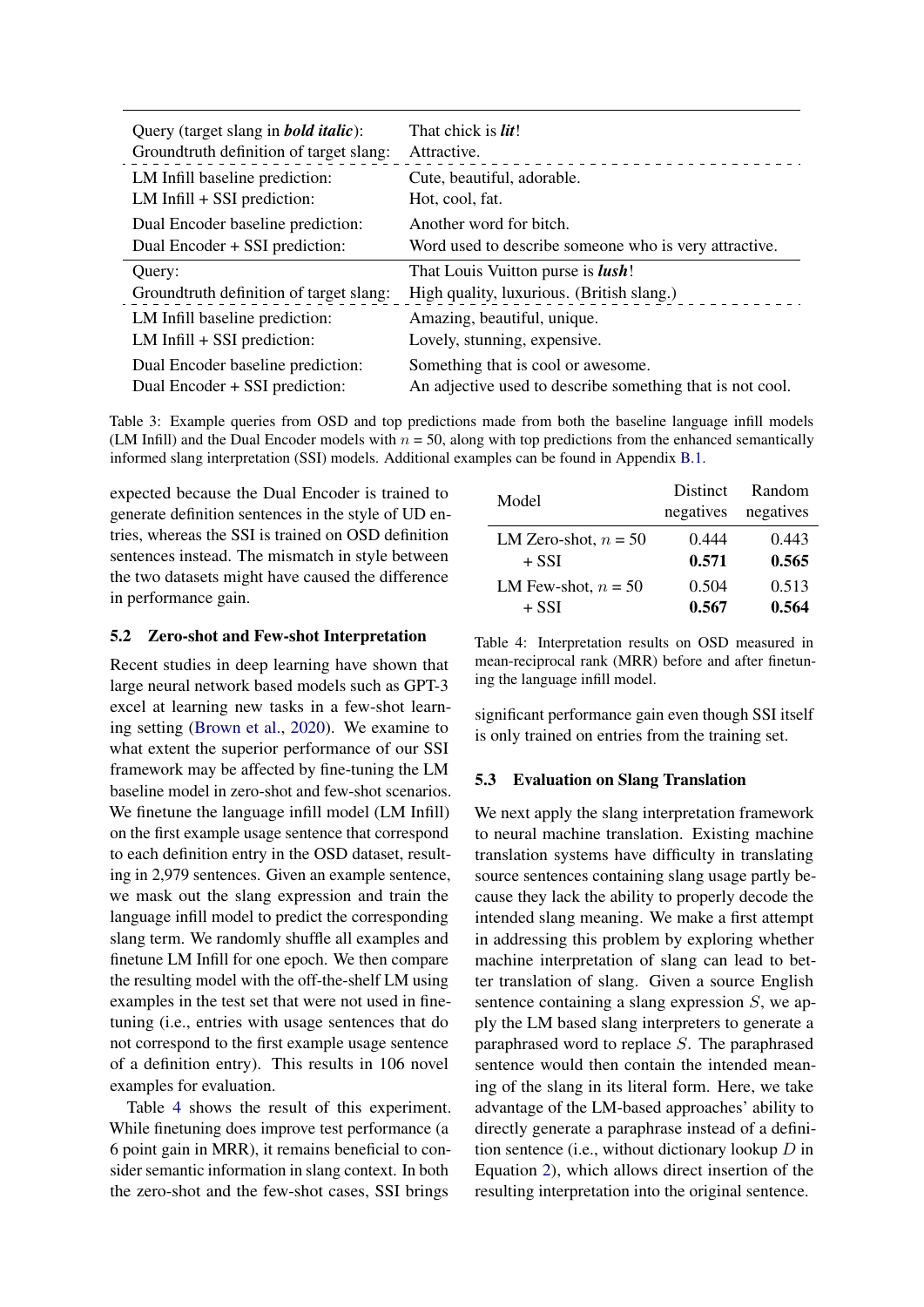<span id="page-7-0"></span>

Figure 3: Translation scores of translated sentences with the slang replaced by n-best interpretations. Curves show sentence-level BLEU, BLEURT, and COMET scores of the best translation within the top-n retrievals. Aggregate scores integrated over the first 20 retrievals are shown in parenthesis. Baselines are obtained by directly translating the original sentence containing slang.

We perform our experiment on the OSD test set because it contains higher quality example sentences than UD. To mitigate potential biases, we consider only entries that correspond to single word slang expressions, and that the slang has not been seen during training (where the slang attaches to a different slang meaning than the one in the test set). For the remaining 102 test entries, we obtain gold-standard translations by first manually replacing the slang word in the example sentence with its intended definition, condensed to a word or short phrase to fit into the context sentence. We then translate the sentences to French and German using machine translation.

We make all machine translations using pretrained 6-layer transformer networks [\(Vaswani](#page-10-13) [et al.,](#page-10-13) [2017\)](#page-10-13) from MarianMT [\(Tiedemann and Thot](#page-10-14)[tingal,](#page-10-14) [2020\)](#page-10-14), which are trained on a collection of web-based texts in the OPUS dataset [\(Tiedemann,](#page-10-15) [2012\)](#page-10-15). Here, we select models pre-trained on webbased texts to maximize the baseline model's ability

to correctly process slang. We evaluate the translated sentences using three metrics: 1) Sentencelevel BLEU scores [\(Papineni et al.,](#page-10-16) [2002\)](#page-10-16) computed using *sentence\_bleu* implementation from NLTK [\(Bird et al.,](#page-9-14) [2009\)](#page-9-14) with smoothing (*method4* in NLTK, [Chen and Cherry,](#page-9-15) [2014\)](#page-9-15) to account for sparse n-gram overlaps; 2) BLEURT scores [\(Sel](#page-10-17)[lam et al.,](#page-10-17) [2020\)](#page-10-17) computed using the pre-trained *BLEURT-20* checkpoint; 3) COMET scores [\(Rei](#page-10-18) [et al.,](#page-10-18) [2020\)](#page-10-18) computed using the pre-trained *wmt20 comet-da* checkpoint. For COMET scores, we replace slang expressions in the source sentences with their literal equivalents to reduce confusion that the COMET model might have on slang.

Figure [3](#page-7-0) summarizes the results. Overall, the semantically informed approach tends to outperform the baseline approaches for the range of top retrievals (from 1 to 20) under all three metrics considered, with the exception of BLEURT evaluated on German where the semantically informed approach gives very similar performance as the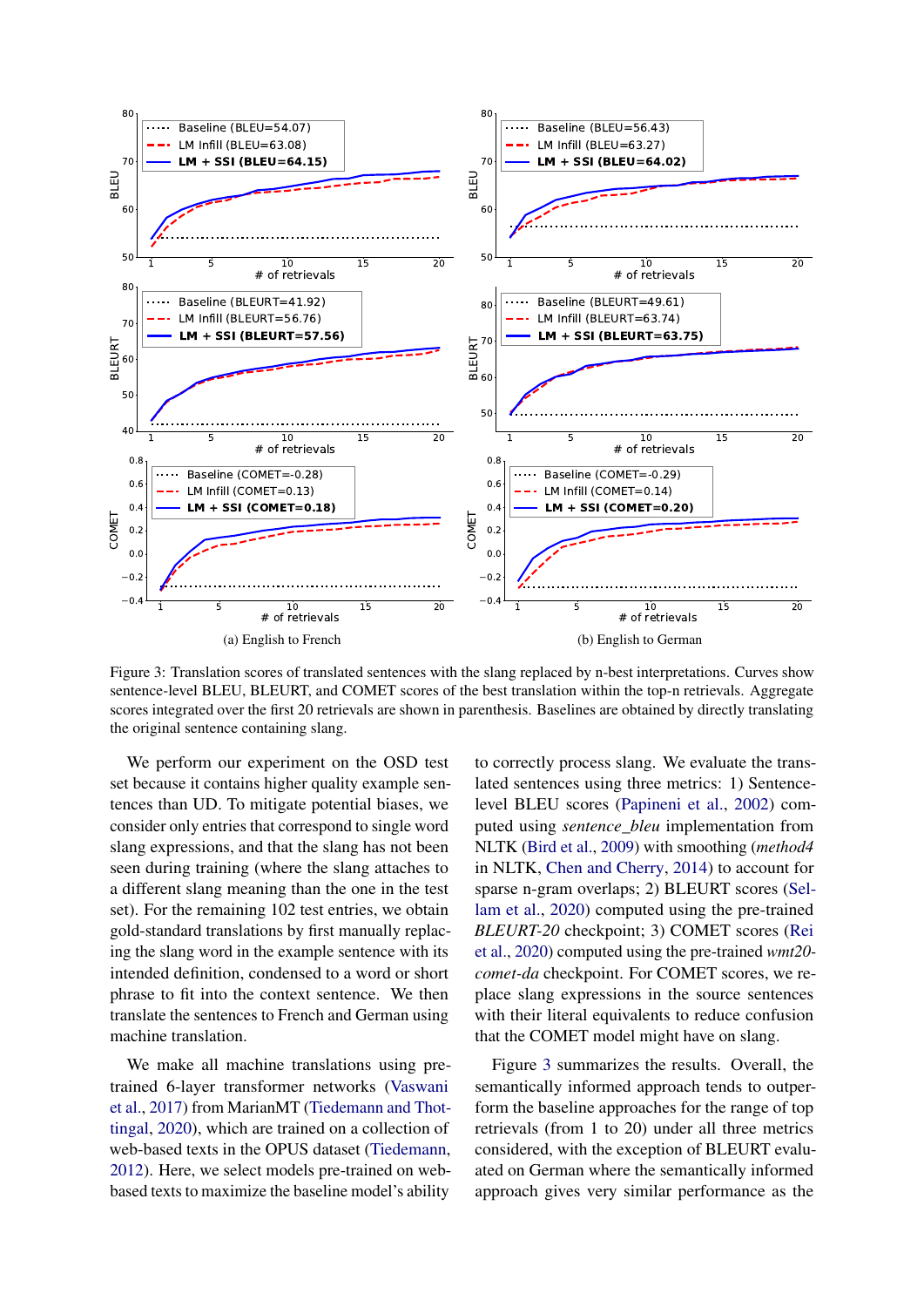<span id="page-8-0"></span>

| Query (target slang in <b>bold italic</b> ):          | I want to go get coffee but it's <b>bitter</b> outside.          |
|-------------------------------------------------------|------------------------------------------------------------------|
| Definition of target slang:                           | Abbreviated form of bitterly cold.                               |
| Groundtruth interpreted sentence:                     | I want to go get coffee but it's <i>bitterly cold</i> outside.   |
| Original query sentence translation:                  | Je veux aller prendre un café mais c'est amer dehors.            |
|                                                       | (BLEU: 65.0, BLEURT: 59.8, COMET: 0.77)                          |
| Gold-standard translation:                            | Je veux aller prendre un café, mais il fait très froid           |
|                                                       | dehors.                                                          |
| LM Infill interpretation $&$ translation:             |                                                                  |
| $(1)$ I want to go get coffee but it's <i>raining</i> | Je veux aller prendre un café mais il <i>pleut</i> dehors.       |
| outside.                                              | (BLEU: 68.1, BLEURT: 79.9, COMET: 0.97)                          |
| (2) I want to go get coffee but it's <i>closed</i>    | Je veux aller prendre un café mais il est fermé dehors.          |
| outside.                                              | (BLEU: 70.7, BLEURT: 53.9, COMET: -0.15)                         |
| LM Infill $+$ SSI interpretation & translation:       |                                                                  |
| (1) I want to go get coffee but it's cold             | Je veux aller prendre un café, mais il fait <i>froid</i> dehors. |
| outside.                                              | (BLEU: 90.3, BLEURT: 92.7, COMET: 1.20)                          |
| $(2)$ I want to go get coffee but it's <i>warm</i>    | Je veux aller prendre un café mais il fait <i>chaud</i> dehors.  |
| outside.                                              | (BLEU: 78.1, BLEURT: 79.1, COMET: 1.12)                          |

Table 5: An example of machine translation of slang, without or with the application of the SSI framework. The top 2 interpreted and translated sentences are shown for each model with BLEU, BLEURT, and COMET scores against the gold-standard translation shown in parentheses. More examples can be found in Appendix [B.4.](#page-12-0)

language model baseline. While not all predicted interpretations correspond to the groundtruth definitions, the set of interpreted sentences often contain plausible interpretations that result in improved translation of slang. Table [5](#page-8-0) provides some example translations. We observe that quality translations can be found reliably with a small number of interpretation retrievals (i.e., around 5) and the quality generally improves as we retrieve more candidate interpretations. Our approach may be ultimately integrated with a slang detector (e.g., [Pei](#page-10-7) [et al.](#page-10-7) [2019\)](#page-10-7) to produce fully automated translations in natural context that involves slang.

# 6 Conclusion

The flexible nature of slang is a hallmark of informal language, and to our knowledge we have presented the first principled framework for automated slang interpretation that takes into account both contextual information and knowledge about semantic extensions of slang usage. We showed that our framework is more effective in interpreting and translating the meanings of English slang terms in natural sentences in comparison to existing approaches that rely more heavily on context to infer slang meaning.

Future work in this area may benefit from principled approaches that model the coinage of slang expressions with novel word forms and multi-word expressions with complex formation strategies, as

well as how slang terms emerge in specific individuals and groups. Our current study shows promise for advancing methodologies in informal language processing toward these avenues of future research.

# Ethical Considerations

We analyze entries of slang usage in our work and acknowledge that such usages may contain offensive information. We retain such entries in our datasets to preserve the scientific validity of our results, as a significant portion of slang usage aligns to possibly offensive usage context. In the presentation our of results, however, we strive to select examples or illustrations that minimize the extent to which offensive content is represented. We also acknowledge that models trained on datasets such as the Urban Dictionary have a greater tendency to generate offensive language. All model outputs shown are results of model learning and do not reflect opinions of the authors and their affiliated organizations. We hope that our work will contribute to the greater good by enhancing AI system's ability to comprehend such offensive language use, allowing better filtering of online content that may be potentially harmful.

# Acknowledgements

We thank the ARR reviewers for their constructive comments and suggestions, and Walter Rader for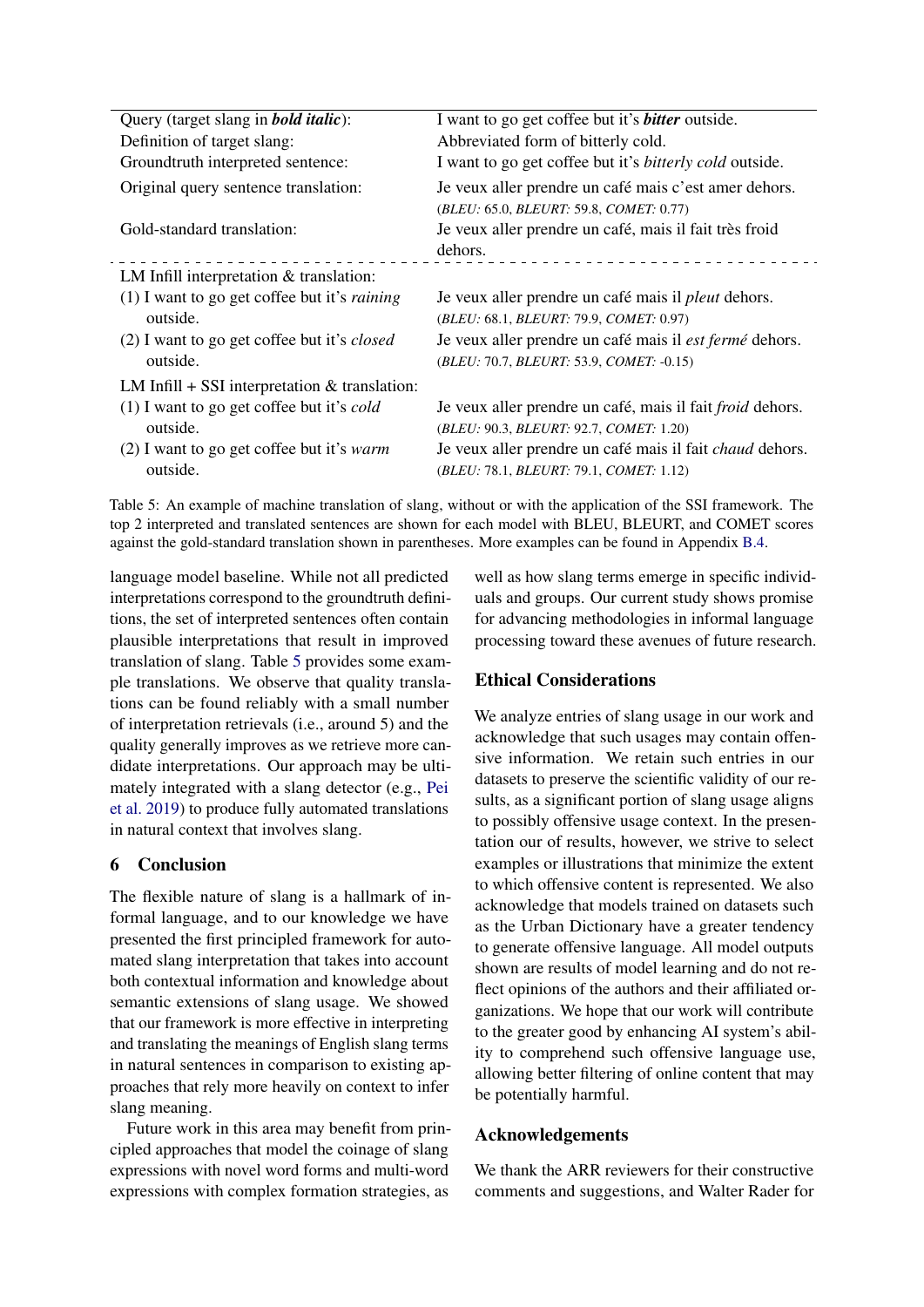permission to use The Online Slang Dictionary. This work was supported by a NSERC Discovery Grant RGPIN-2018-05872, a SSHRC Insight Grant #435190272, and an Ontario ERA Award to YX.

### References

- <span id="page-9-16"></span>Alan Akbik, Duncan Blythe, and Roland Vollgraf. 2018. Contextual string embeddings for sequence labeling. In *COLING 2018, 27th International Conference on Computational Linguistics*, pages 1638– 1649.
- <span id="page-9-9"></span>Pierre Baldi and Yves Chauvin. 1993. [Neural net](https://doi.org/10.1162/neco.1993.5.3.402)[works for fingerprint recognition.](https://doi.org/10.1162/neco.1993.5.3.402) *Neural Computation*, 5(3):402–418.
- <span id="page-9-14"></span>Steven Bird, Ewan Klein, and Edward Loper. 2009. *Natural language processing with Python: analyzing text with the natural language toolkit*. " O'Reilly Media, Inc.".
- <span id="page-9-19"></span>Piotr Bojanowski, Edouard Grave, Armand Joulin, and Tomas Mikolov. 2017. [Enriching word vectors with](https://doi.org/10.1162/tacl_a_00051) [subword information.](https://doi.org/10.1162/tacl_a_00051) *Transactions of the Association for Computational Linguistics*, 5:135–146.
- <span id="page-9-0"></span>Virginia Braun and Celia Kitzinger. 2001. ["Snatch,"](https://doi.org/10.1080/00224490109552082) ["Hole," or "Honey-pot"? Semantic categories and](https://doi.org/10.1080/00224490109552082) [the problem of nonspecificity in female genital slang.](https://doi.org/10.1080/00224490109552082) *The Journal of Sex Research*, 38(2):146–158.
- <span id="page-9-10"></span>Jane Bromley, Isabelle Guyon, Yann LeCun, Eduard Säckinger, and Roopak Shah. 1994. [Signature veri](http://papers.nips.cc/paper/769-signature-verification-using-a-siamese-time-delay-neural-network.pdf)[fication using a "siamese" time delay neural network.](http://papers.nips.cc/paper/769-signature-verification-using-a-siamese-time-delay-neural-network.pdf) In J. D. Cowan, G. Tesauro, and J. Alspector, editors, *Advances in Neural Information Processing Systems 6*, pages 737–744. Morgan-Kaufmann.
- <span id="page-9-13"></span>Tom Brown, Benjamin Mann, Nick Ryder, Melanie Subbiah, Jared D Kaplan, Prafulla Dhariwal, Arvind Neelakantan, Pranav Shyam, Girish Sastry, Amanda Askell, Sandhini Agarwal, Ariel Herbert-Voss, Gretchen Krueger, Tom Henighan, Rewon Child, Aditya Ramesh, Daniel Ziegler, Jeffrey Wu, Clemens Winter, Chris Hesse, Mark Chen, Eric Sigler, Mateusz Litwin, Scott Gray, Benjamin Chess, Jack Clark, Christopher Berner, Sam McCandlish, Alec Radford, Ilya Sutskever, and Dario Amodei. 2020. [Language models are few-shot learners.](https://proceedings.neurips.cc/paper/2020/file/1457c0d6bfcb4967418bfb8ac142f64a-Paper.pdf) In *Advances in Neural Information Processing Systems*, volume 33, pages 1877–1901. Curran Associates, Inc.
- <span id="page-9-15"></span>Boxing Chen and Colin Cherry. 2014. [A systematic](https://doi.org/10.3115/v1/W14-3346) [comparison of smoothing techniques for sentence](https://doi.org/10.3115/v1/W14-3346)[level BLEU.](https://doi.org/10.3115/v1/W14-3346) In *Proceedings of the Ninth Workshop on Statistical Machine Translation*, pages 362–367, Baltimore, Maryland, USA. Association for Computational Linguistics.
- <span id="page-9-5"></span>Shehzaad Dhuliawala, Diptesh Kanojia, and Pushpak Bhattacharyya. 2016. [SlangNet: A WordNet like](https://www.aclweb.org/anthology/L16-1686) [resource for English slang.](https://www.aclweb.org/anthology/L16-1686) In *Proceedings of the*

*Tenth International Conference on Language Resources and Evaluation (LREC 2016)*, pages 4329– 4332, Portorož, Slovenia. European Language Resources Association (ELRA).

- <span id="page-9-2"></span>Chris Donahue, Mina Lee, and Percy Liang. 2020. [En](https://doi.org/10.18653/v1/2020.acl-main.225)[abling language models to fill in the blanks.](https://doi.org/10.18653/v1/2020.acl-main.225) In *Proceedings of the 58th Annual Meeting of the Association for Computational Linguistics*, pages 2492– 2501, Online. Association for Computational Linguistics.
- <span id="page-9-4"></span>Connie C Eble. 2012. *Slang & sociability: In-group language among college students*. University of North Carolina Press, Chapel Hill, NC.
- <span id="page-9-11"></span>David Goldberg, David Nichols, Brian M. Oki, and Douglas Terry. 1992. Using collaborative filtering to weave an information tapestry. *Commun. ACM*, 35:61–70.
- <span id="page-9-8"></span>Alex Graves. 2012. Sequence transduction with recurrent neural networks. In *International Conference of Machine Learning (ICML) 2012 Workshop on Representation Learning*.
- <span id="page-9-3"></span>Jonathan Green. 2010. *Green's Dictionary of Slang*. Chambers, London.
- <span id="page-9-6"></span>Anshita Gupta, Sanya Bathla Taneja, Garima Malik, Sonakshi Vij, Devendra K. Tayal, and Amita Jain. 2019. [Slangzy: a fuzzy logic-based algorithm for](https://doi.org/10.1007/s13748-018-0159-3) [english slang meaning selection.](https://doi.org/10.1007/s13748-018-0159-3) *Progress in Artificial Intelligence*, 8(1):111–121.
- <span id="page-9-17"></span>William L. Hamilton, Jure Leskovec, and Dan Jurafsky. 2016. [Diachronic word embeddings reveal statisti](https://doi.org/10.18653/v1/P16-1141)[cal laws of semantic change.](https://doi.org/10.18653/v1/P16-1141) In *Proceedings of the 54th Annual Meeting of the Association for Computational Linguistics (Volume 1: Long Papers)*, pages 1489–1501, Berlin, Germany. Association for Computational Linguistics.
- <span id="page-9-18"></span>Diederik P. Kingma and Jimmy Ba. 2015. [Adam: A](http://arxiv.org/abs/1412.6980) [method for stochastic optimization.](http://arxiv.org/abs/1412.6980) In *3rd International Conference on Learning Representations, ICLR 2015, San Diego, CA, USA, May 7-9, 2015, Conference Track Proceedings*.
- <span id="page-9-7"></span>Vivek Kulkarni and William Yang Wang. 2018. [Simple](https://doi.org/10.18653/v1/N18-1129) [models for word formation in slang.](https://doi.org/10.18653/v1/N18-1129) In *Proceedings of the 2018 Conference of the North American Chapter of the Association for Computational Linguistics: Human Language Technologies, Volume 1 (Long Papers)*, pages 1424–1434, New Orleans, Louisiana. Association for Computational Linguistics.
- <span id="page-9-12"></span>Adrienne Lehrer. 1985. The influence of semantic fields on semantic change. *Historical Semantics: Historical Word Formation*, 29:283–296.
- <span id="page-9-1"></span>Elisa Mattiello. 2009. Difficulty of slang translation. In *Translation Practices*, pages 65–83. Brill Rodopi.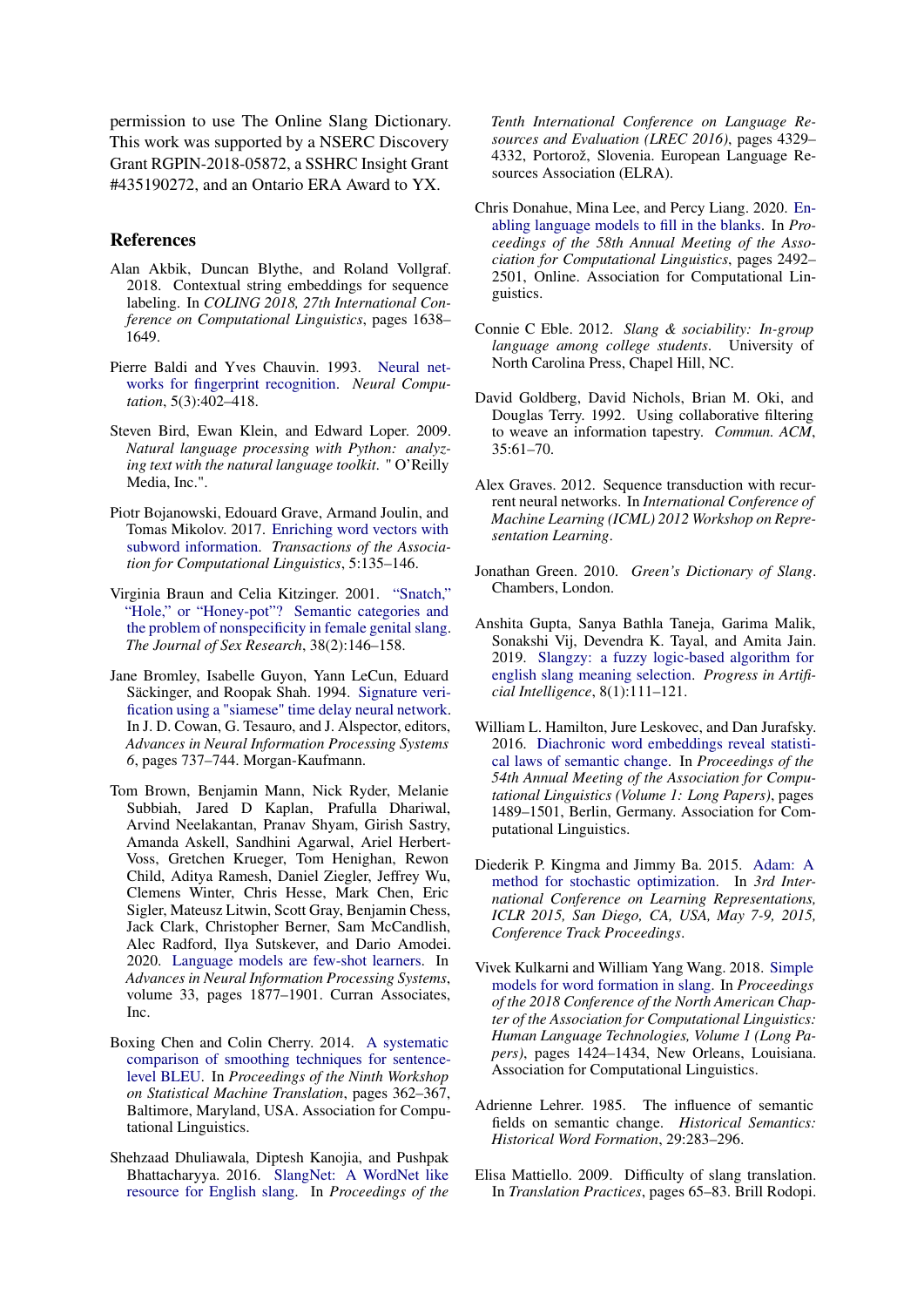- <span id="page-10-1"></span>Ke Ni and William Yang Wang. 2017. [Learning to ex](https://www.aclweb.org/anthology/I17-2070)[plain non-standard English words and phrases.](https://www.aclweb.org/anthology/I17-2070) In *Proceedings of the Eighth International Joint Conference on Natural Language Processing (Volume 2: Short Papers)*, pages 413–417, Taipei, Taiwan. Asian Federation of Natural Language Processing.
- <span id="page-10-5"></span>Alok Ranjan Pal and Diganta Saha. 2013. [Detection of](https://doi.org/10.5121/ijaia.2013.4504) [slang words in e-data using semi-supervised learn](https://doi.org/10.5121/ijaia.2013.4504)[ing.](https://doi.org/10.5121/ijaia.2013.4504) *International Journal of Artificial Intelligence and Applications*, 4(5):49–61.
- <span id="page-10-16"></span>Kishore Papineni, Salim Roukos, Todd Ward, and Wei-Jing Zhu. 2002. [BLEU: A method for automatic](https://doi.org/10.3115/1073083.1073135) [evaluation of machine translation.](https://doi.org/10.3115/1073083.1073135) ACL '02, page 311–318, USA. Association for Computational Linguistics.
- <span id="page-10-7"></span>Zhengqi Pei, Zhewei Sun, and Yang Xu. 2019. [Slang](https://doi.org/10.18653/v1/K19-1082) [detection and identification.](https://doi.org/10.18653/v1/K19-1082) In *Proceedings of the 23rd Conference on Computational Natural Language Learning (CoNLL)*, pages 881–889, Hong Kong, China. Association for Computational Linguistics.
- <span id="page-10-0"></span>Alec Radford, Jeffrey Wu, Rewon Child, David Luan, Dario Amodei, and Ilya Sutskever. 2019. Language models are unsupervised multitask learners. *OpenAI blog*, 1(8):9.
- <span id="page-10-19"></span>Radim Rehurek and Petr Sojka. 2011. Gensim–python framework for vector space modelling. *NLP Centre, Faculty of Informatics, Masaryk University, Brno, Czech Republic*, 3(2).
- <span id="page-10-18"></span>Ricardo Rei, Craig Stewart, Ana C Farinha, and Alon Lavie. 2020. [COMET: A neural framework for MT](https://doi.org/10.18653/v1/2020.emnlp-main.213) [evaluation.](https://doi.org/10.18653/v1/2020.emnlp-main.213) In *Proceedings of the 2020 Conference on Empirical Methods in Natural Language Processing (EMNLP)*, pages 2685–2702, Online. Association for Computational Linguistics.
- <span id="page-10-12"></span>Nils Reimers and Iryna Gurevych. 2019. [Sentence-](https://doi.org/10.18653/v1/D19-1410)[BERT: Sentence embeddings using Siamese BERT](https://doi.org/10.18653/v1/D19-1410)[networks.](https://doi.org/10.18653/v1/D19-1410) In *Proceedings of the 2019 Conference on Empirical Methods in Natural Language Processing and the 9th International Joint Conference on Natural Language Processing (EMNLP-IJCNLP)*, pages 3982–3992, Hong Kong, China. Association for Computational Linguistics.
- <span id="page-10-9"></span>Eleanor Rosch. 1975. Cognitive representations of semantic categories. *Journal of Experimental Psychology: General*, 104:192–233.
- <span id="page-10-17"></span>Thibault Sellam, Dipanjan Das, and Ankur Parikh. 2020. [BLEURT: Learning robust metrics for text](https://doi.org/10.18653/v1/2020.acl-main.704) [generation.](https://doi.org/10.18653/v1/2020.acl-main.704) In *Proceedings of the 58th Annual Meeting of the Association for Computational Linguistics*, pages 7881–7892, Online. Association for Computational Linguistics.
- <span id="page-10-10"></span>Jake Snell, Kevin Swersky, and Richard S. Zemel. 2017. [Prototypical networks for few-shot learning.](http://papers.nips.cc/paper/6996-prototypical-networks-for-few-shot-learning) In *Advances in Neural Information Processing Systems 30: Annual Conference on Neural Information*

*Processing Systems 2017, 4-9 December 2017, Long Beach, CA, USA*, pages 4080–4090.

- <span id="page-10-2"></span>Zhewei Sun, Richard Zemel, and Yang Xu. 2019. Slang generation as categorization. In *Proceedings of the 41st Annual Conference of the Cognitive Science Society*, pages 2898–2904. Cognitive Science Society.
- <span id="page-10-3"></span>Zhewei Sun, Richard Zemel, and Yang Xu. 2021. [A computational framework for slang generation.](https://doi.org/10.1162/tacl_a_00378) *Transactions of the Association for Computational Linguistics*, 9:462–478.
- <span id="page-10-8"></span>Ilya Sutskever, Oriol Vinyals, and Quoc V Le. 2014. [Sequence to sequence learning with neural networks.](https://proceedings.neurips.cc/paper/2014/file/a14ac55a4f27472c5d894ec1c3c743d2-Paper.pdf) In *Advances in Neural Information Processing Systems*, volume 27, pages 3104–3112. Curran Associates, Inc.
- <span id="page-10-15"></span>Jörg Tiedemann. 2012. [Parallel data, tools and inter](http://www.lrec-conf.org/proceedings/lrec2012/pdf/463_Paper.pdf)[faces in OPUS.](http://www.lrec-conf.org/proceedings/lrec2012/pdf/463_Paper.pdf) In *Proceedings of the Eighth International Conference on Language Resources and Evaluation (LREC'12)*, pages 2214–2218, Istanbul, Turkey. European Language Resources Association (ELRA).
- <span id="page-10-14"></span>Jörg Tiedemann and Santhosh Thottingal. 2020. [OPUS-MT – building open translation services for](https://aclanthology.org/2020.eamt-1.61) [the world.](https://aclanthology.org/2020.eamt-1.61) In *Proceedings of the 22nd Annual Conference of the European Association for Machine Translation*, pages 479–480, Lisboa, Portugal. European Association for Machine Translation.
- <span id="page-10-13"></span>Ashish Vaswani, Noam Shazeer, Niki Parmar, Jakob Uszkoreit, Llion Jones, Aidan N. Gomez, undefinedukasz Kaiser, and Illia Polosukhin. 2017. Attention is all you need. In *Proceedings of the 31st International Conference on Neural Information Processing Systems*, NIPS'17, page 6000–6010, Red Hook, NY, USA. Curran Associates Inc.
- <span id="page-10-4"></span>Beatrice. Warren. 1992. *Sense Developments: A Contrastive Study of the Development of Slang Senses and Novel Standard Senses in English*. Acta Universitatis Stockholmiensis: Stockholm studies in English. Almqvist & Wiksell International.
- <span id="page-10-6"></span>Liang Wu, Fred Morstatter, and Huan Liu. 2018. [SlangSD: Building, expanding and using a senti](https://doi.org/10.1007/s10579-018-9416-0)[ment dictionary of slang words for short-text senti](https://doi.org/10.1007/s10579-018-9416-0)[ment classification.](https://doi.org/10.1007/s10579-018-9416-0) *Lang. Resour. Eval.*, 52(3):839– 852.
- <span id="page-10-11"></span>Yang Xu and Charles Kemp. 2015. A computational evaluation of two laws of semantic change. In *Proceedings of the 37th Annual Conference of the Cognitive Science Society*, pages 2703–2708. Cognitive Science Society.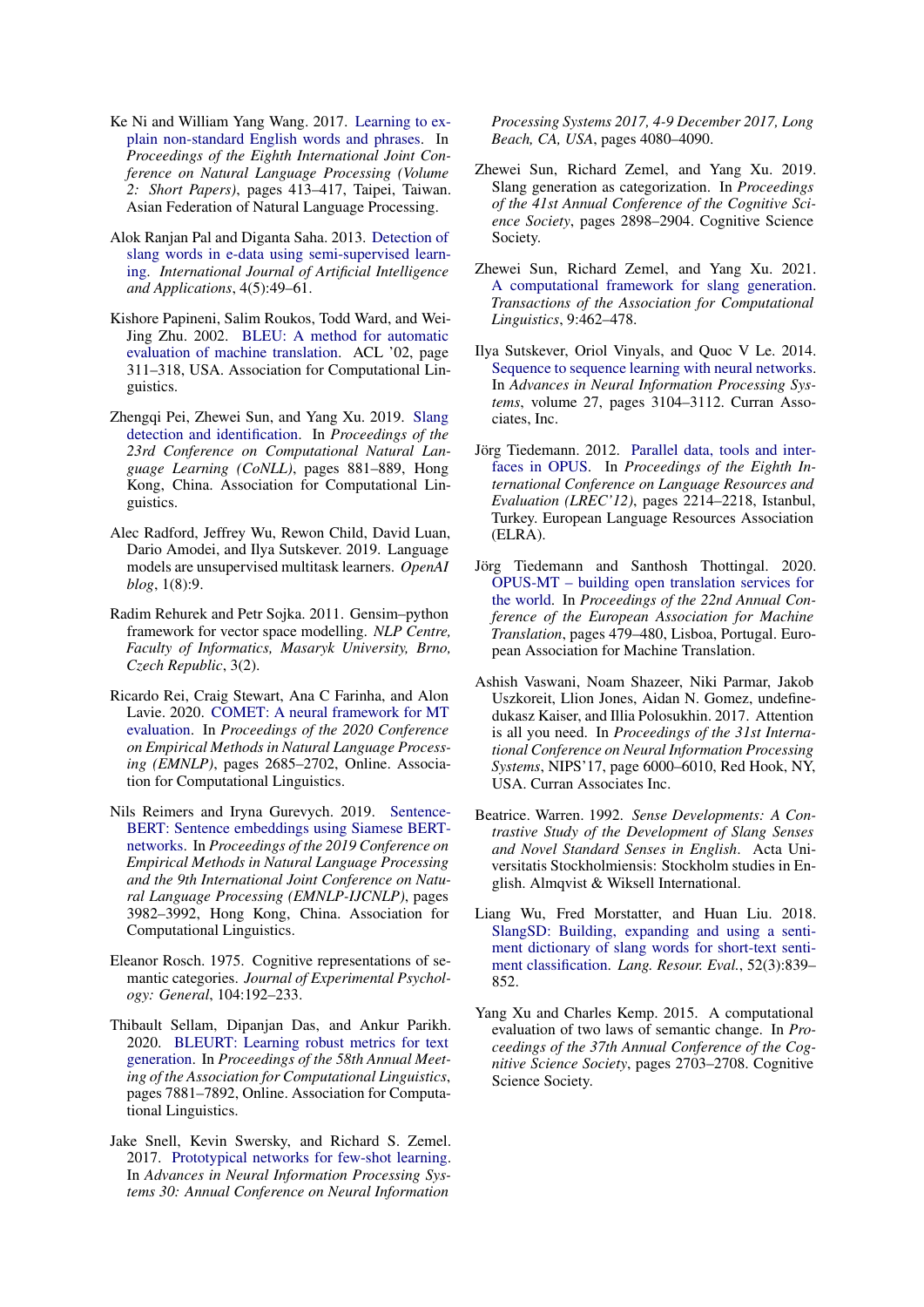## <span id="page-11-0"></span>A Training Procedures

## A.1 Baseline Models

We train two context-based slang interpreters described in Section [3.1](#page-2-1) as our baseline models. For the LM-based interpreter, we use a pre-trained language infill model from [Donahue et al.](#page-9-2) [\(2020\)](#page-9-2) based on the GPT-2 [\(Radford et al.,](#page-10-0) [2019\)](#page-10-0) architecture. Here, we obtain the n-best list of interpretations by retrieving the list of infilled words with the highest infill probability. Words containing nonalphanumeric characters are filtered out. For the dictionary lookup function  $D$  in Equation [2,](#page-2-0) if a matching dictionary entry can be found in Oxford Dictionary (OD), the top definition sentence is retrieved as the definition sentence for the input word. Otherwise, the word itself is used as the definition. In addition to the word's original form, we apply lemmatization or stemming to the original form using NLTK [\(Bird et al.,](#page-9-14) [2009\)](#page-9-14) to find matching dictionary entries. To check for Part-of-Speech (POS) tags, we apply the Flair tagger [\(Akbik et al.,](#page-9-16) [2018\)](#page-9-16) on the context sentence with the slang expression replaced by a mask token and use counts from Histwords [\(Hamilton et al.,](#page-9-17) [2016\)](#page-9-17) to determine POS tags for individual words.

To train the Dual Encoder, we use LSTM encoders with 256 and 1024 hidden units to encode a slang expression's spelling and its usage context respectively, with 100 and 300 dimensional input embeddings for the characters and words respectively. Following [Ni and Wang](#page-10-1) [\(2017\)](#page-10-1), we use random initialization for the input embeddings and use stochastic gradient descent (SGD) with an adaptive learning rate. We train the model for 20 epochs beginning with a learning rate of 0.1 and add an exponential decay of 0.9 every epoch. We reserve 5% of the training examples as a development set for hyperparameter tuning. We train the model for 20 epochs on a Nvidia Titan V GPU and took 12 hours to complete. During inference, we obtain the n-best list of interpretations by running a beam search of corresponding beam width on the LSTM decoder.

#### A.2 Semantic Reranker

We obtain the contrastive sense encodings (CSE) described in Section [3.2](#page-3-1) by using 768-dimensional Sentence-BERT [\(Reimers and Gurevych,](#page-10-12) [2019\)](#page-10-12) embeddings as our baseline embedding. Following [Sun et al.](#page-10-3) [\(2021\)](#page-10-3), we train the contrastive network with a 1.0 margin ( $m$  in Equation [5\)](#page-3-2) using

Adam [\(Kingma and Ba,](#page-9-18) [2015\)](#page-9-18) with a learning rate of  $2^{-5}$ , resulting in 768-dimensional definition sense presentations. We reserve 5% of the training examples as a development set for hyperparameter tuning. The contrastive models are trained on a Nvidia Titan V GPU for 4 epochs. The OSD model took 85 minutes to train and the UD model took 8 hours. We follow the training procedure from [Sun](#page-10-3) [et al.](#page-10-3) [\(2021\)](#page-10-3) to estimate the kernel width parameters ( $h_m$  in Equation [3](#page-3-0) and  $h_{cf}$  in Equation [9\)](#page-4-3) via generative training when it is computationally feasible to do so and otherwise use 0.1 as our default value.

We check the similarity between two expressions in Equation [9](#page-4-3) by comparing their fastText [\(Bo](#page-9-19)[janowski et al.,](#page-9-19) [2017\)](#page-9-19) embeddings. For collaborative filtering, the neighborhood of words  $L(S)$ in Equation [8](#page-4-4) is defined as the 5 closest words (including the query word itself) in the dataset's slang expression vocabulary to the query word, measured in terms of cosine similarity between their respective fastText embeddings. We use the list of stopwords from NLTK [\(Bird et al.,](#page-9-14) [2009\)](#page-9-14) to check whether a word is a content word. We apply the *simple\_preprocess* routine from Gensim [\(Re](#page-10-19)[hurek and Sojka,](#page-10-19) [2011\)](#page-10-19) before checking for the degree of content word overlap between two sentences.

## B Additional Results

### <span id="page-11-1"></span>B.1 Additional Interpretation Examples

Table [7](#page-13-0) show additional example interpretations made by the models evaluated in Section [5.1.](#page-4-5) The first three examples illustrate cases where the semantically informed models were not able to predict the exact definitions, but came up with definitions that are more closely related to the groundtruth compared to the baseline. The latter two examples show cases where the semantically informed models fail to make an improvement.

### B.2 Effect of Context Length

In the model evaluation described in Section [5.1,](#page-4-5) we control for the content-word length of the usage context sentence to examine its effect with respect to interpretation performance for both the baseline and the semantically informed models. Figure [4](#page-14-0) shows the results partitioned by the number of content words in the example usage sentence excluding the slang expression, evaluated against four distinctively sampled candidates. To our surprise, we do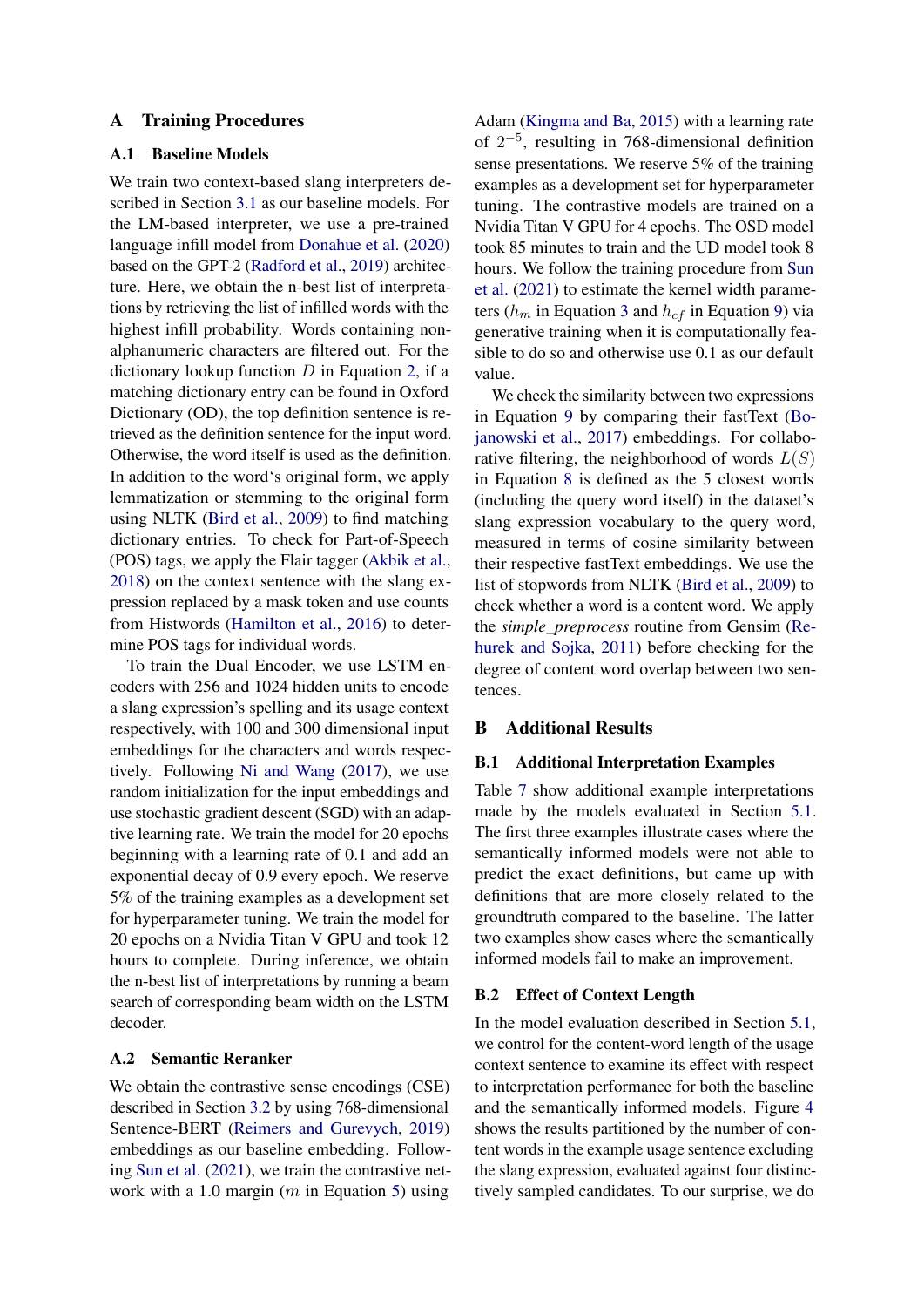<span id="page-12-1"></span>

| Model                  | <b>Distinct</b> | Random    |
|------------------------|-----------------|-----------|
|                        | negatives       | negatives |
| Dual Encoder, $n = 5$  | 0.604           | 0.598     |
| $+$ SSI                | 0.612           | 0.599     |
| Dual Encoder, $n = 50$ | 0.583           | 0.570     |
| $+$ SSI                | 0.627           | 0.633     |

Table 6: Interpretation results on OSD measured in mean-reciprocal rank (MRR) when training the Dual Encoder without filtering out entries corresponding to words in the OSD testset.

not observe any consistent trends when controlling for context length. Interpretation performance for both the context-based baseline models and their semantically informed variants is fairly consistent under different context length.

### B.3 Finetuning Dual Encoder

We consider the case of finetuning the Dual Encoder by training it on all available UD data entries and test on the full OSD test set. Under this scenario, the Dual Encoder model would have seen examples of slang in the OSD test set, though the difference between the definition sentences and usage examples would not allow it to memorize the exact answer. While examining how much knowledge can be transfered from one dataset to another, we also apply the SSI reranker trained on OSD training data on the finetuned results to simulate a stronger baseline model. Table [6](#page-12-1) shows the results. When compared to the zero-shot results in Table [2,](#page-5-1) finetuning on entries corresponding to the same slang, albeit coming from two very different resources, does noticeably improve interpretation accuracy. Moreover, applying SSI to the improved interpretation candidates from the finetuned Dual Encoder further increases interpretation accuracy. This finding suggests that the improvement brought by SSI can indeed generalize in cases where the baseline context-based interpretation model outputs better interpretation candidates.

### <span id="page-12-0"></span>B.4 Machine Translation Examples

Table [8](#page-15-0) to Table [11](#page-18-0) show full example translations (English to French) made for the experiment described in Section [5.3,](#page-6-2) translating sentences containing slang before and after applying slang interpretation.

## C Data Permissions

At the time when the research is performed, Online Slang Dictionary (OSD) explicitly forbids automated downloading of data from its website service. We therefore have obtained written permission from its owner to download and use the dataset for personal research use. We download data from the online version of the Oxford Dictionary (OD) under personal use. We cannot publically share the two datasets used above as a result. Readers interested in obtaining the exact datasets used in this work must first obtain relevant permission from the respective data owner before the authors of this work can share the data. The Urban Dictionary (UD) dataset is obtained from the authors of [Ni and](#page-10-1) [Wang](#page-10-1) [\(2017\)](#page-10-1) under a research only license. We release entries relevant to our study with the original data license attached.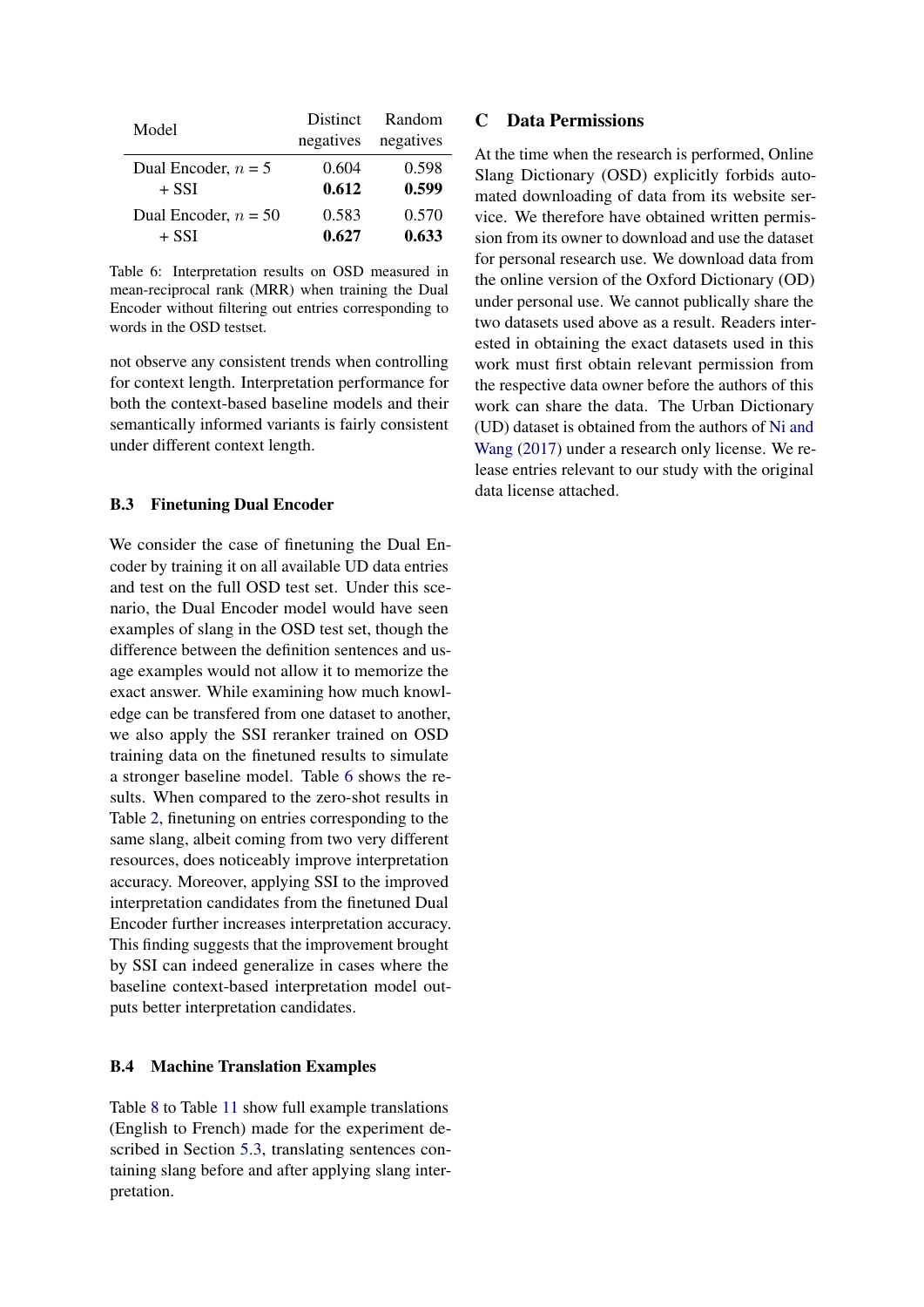<span id="page-13-0"></span>

| Query (target slang in <b>bold italic</b> ): | That girl has a <b><i>donkey</i></b> .                                                                      |
|----------------------------------------------|-------------------------------------------------------------------------------------------------------------|
| Groundtruth definition of target slang:      | Used to describe a girl's butt in a good way.                                                               |
| LM Infill baseline prediction:               | Name, crush, boyfriend.                                                                                     |
| $LM$ Infill + SSI prediction:                | Horse, dog, puppy.                                                                                          |
| Dual Encoder baseline prediction:            | Penis.                                                                                                      |
| Dual Encoder + SSI prediction:               | Girl with big ass and big boobs.                                                                            |
| [Example 2]                                  |                                                                                                             |
| Query:                                       | I am an <i>onion</i> .                                                                                      |
| Groundtruth definition of target slang:      | A native of Bermuda.                                                                                        |
| LM Infill baseline prediction:               | Adult, man, athlete.                                                                                        |
| $LM$ Infill + SSI prediction:                | Ren, adult, guard.                                                                                          |
| Dual Encoder baseline prediction:            | An idiot.                                                                                                   |
| Dual Encoder + SSI prediction:               | An asian person.                                                                                            |
| [Example 3]                                  |                                                                                                             |
| Query:                                       | In Blastem version 4, they really <i>nerf</i> the EnemyToaster.                                             |
| Groundtruth definition of target slang:      | In an update or sequel to a video game, to make a<br>weapon weak or weaker, such that it's like a Nerf gun. |
| LM Infill baseline prediction:               | Were, called, attack.                                                                                       |
| $LM$ Infill + SSI prediction:                | Made, hacked, came.                                                                                         |
| Dual Encoder baseline prediction:            | To do something.                                                                                            |
| Dual Encoder + SSI prediction:               | To beat someone in the face with your penis.                                                                |
| [Example 4]                                  |                                                                                                             |
|                                              |                                                                                                             |
| Query:                                       | I heard Steve was sent to the <i>cooler</i> for breaking and entering.                                      |
| Groundtruth definition of target slang:      | Reform school.                                                                                              |
| LM Infill baseline prediction:               | School, house, class.                                                                                       |
| $LM$ Infill + SSI prediction:                | Bathroom, kitchen, grounds.                                                                                 |
| Dual Encoder baseline prediction:            | Slang term for the police.                                                                                  |
| Dual Encoder + SSI prediction:               | One of the most dangerous things in the world the best.                                                     |
| [Example 5]                                  |                                                                                                             |
| Query:                                       | Do you have any safety                                                                                      |
| Groundtruth definition of target slang:      | Marijuana.                                                                                                  |
| LM Infill baseline prediction:               | Money, friends, cash.                                                                                       |
| $LM$ Infill + SSI prediction:                | Self, shoes, money.                                                                                         |
| Dual Encoder baseline prediction:            | Marijuana.                                                                                                  |

Table 7: Additional examples: Example OSD slang entries with predicted definitions from both the language infill model (LM Infill) and the Dual Encoder model with  $n = 50$ , along with predictions from the corresponding semantically informed slang interpretation (SSI) models.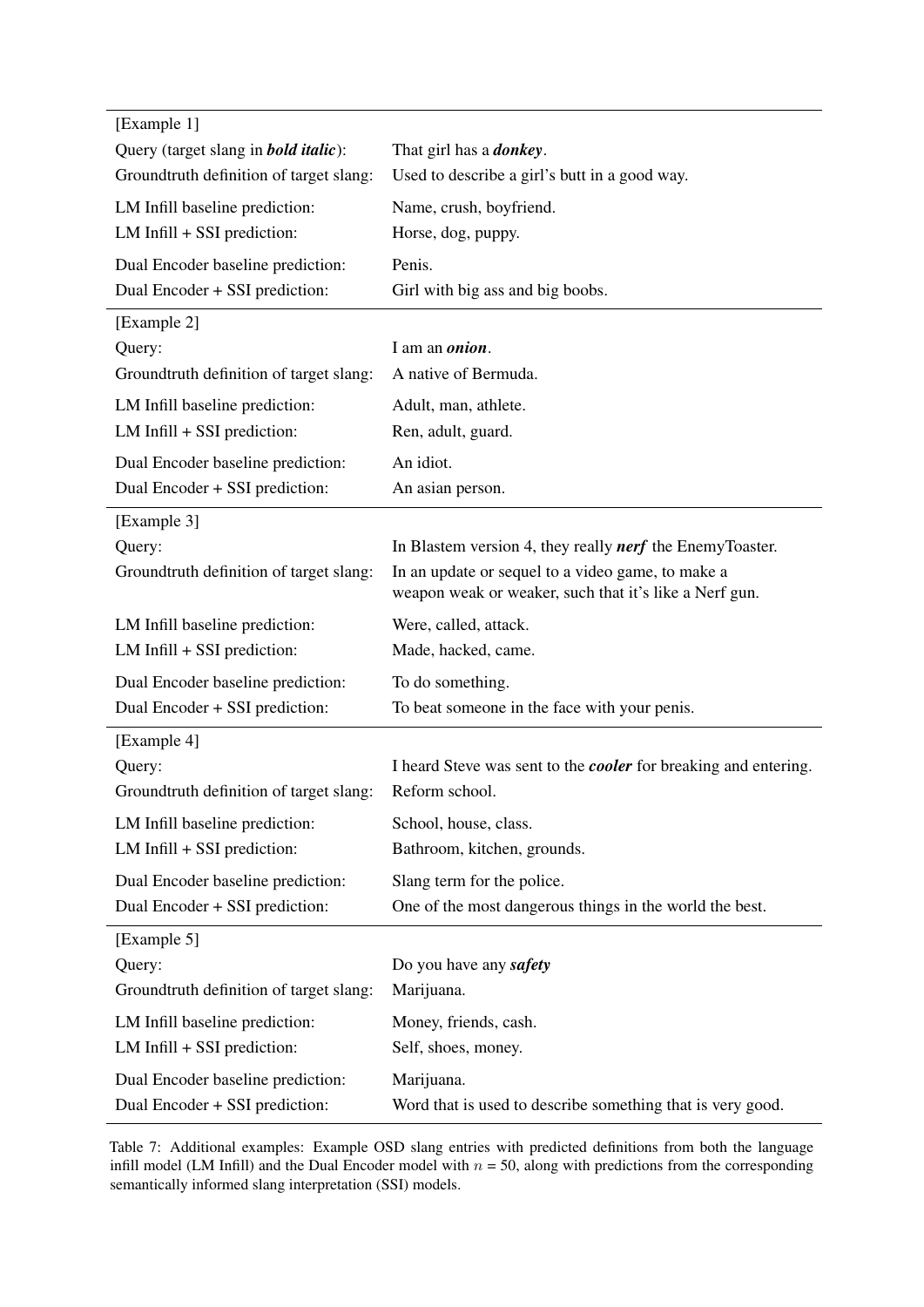<span id="page-14-0"></span>

Figure 4: Evaluation of slang interpretation performance measured in mean-reciprocal rank (MRR) for all models with  $n = 50$ . Test entries are partitioned based on the number of content words (excluding the slang expression itself) found within the corresponding example usage sentence. Number of entries corresponding to each context length is shown in parenthesis on the x-axis legend.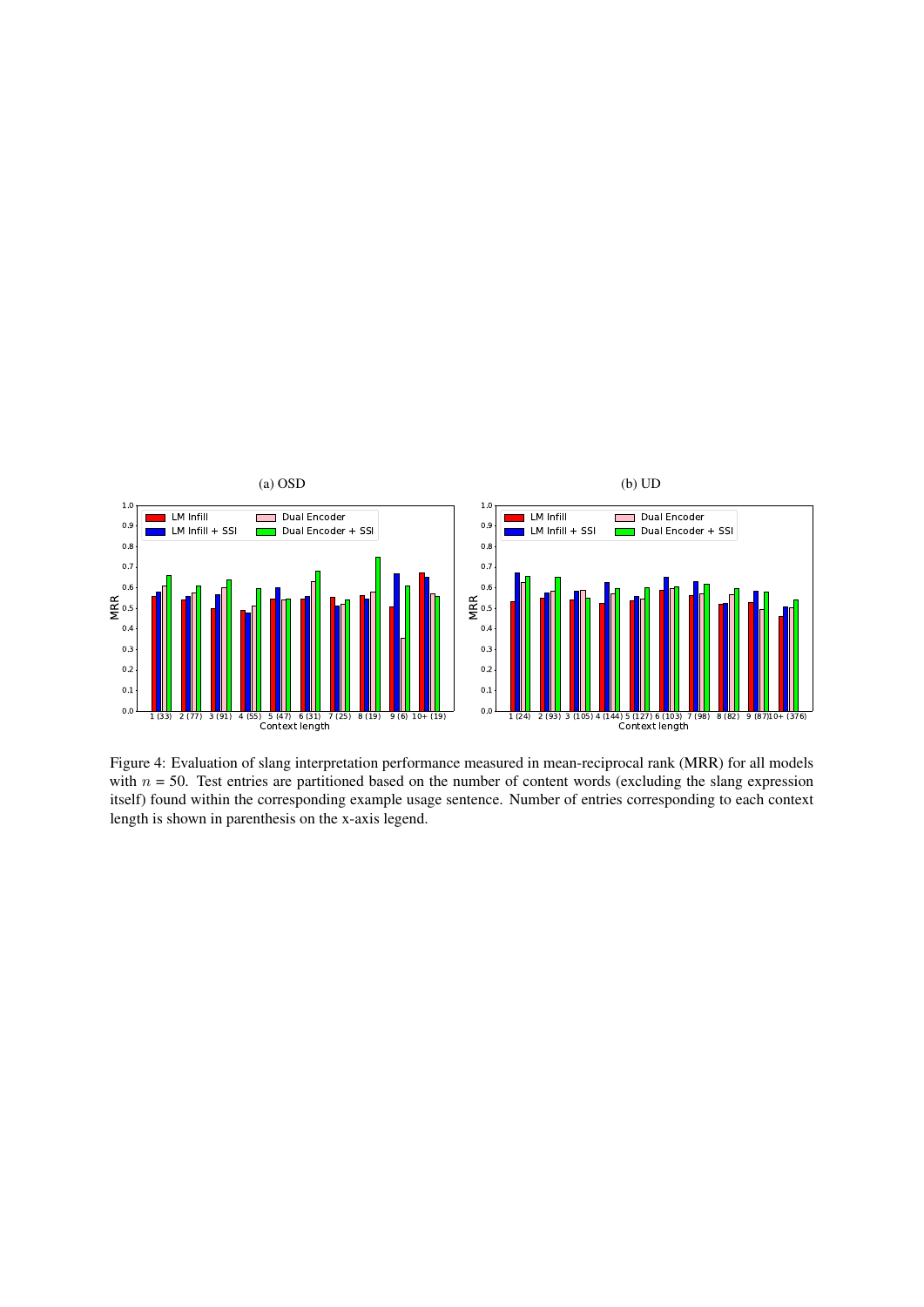<span id="page-15-0"></span>

| [Example 1]                                      |                                                                                                    |
|--------------------------------------------------|----------------------------------------------------------------------------------------------------|
| Query (target slang in <b>bold italic</b> ):     | Let's smoke a <b>bowl</b> of marijuana.                                                            |
| Definition of target slang:                      | a marijuana smoking pipe. Most frequently bowls<br>are made out of blown glass, but can be made of |
| Groundtruth interpreted sentence:                | metal, wood, etc.<br>Let's smoke a <i>pipe</i> of marijuana.                                       |
|                                                  |                                                                                                    |
| Original query sentence translation:             | Faisons fumer un bol de marijuana.                                                                 |
|                                                  | (BLEU: 78.1, BLEURT: 66.1, COMET: 1.05)                                                            |
| Gold-standard translation:                       | Faisons fumer une pipe de marijuana.                                                               |
| LM Infill interpretation & translation:          |                                                                                                    |
| (1) Let's smoke a <i>for</i> of marijuana.       | Fumons un <i>pour</i> de la marijuana.                                                             |
|                                                  | (BLEU: 47.1, BLEURT: 20.6, COMET: -0.58)                                                           |
| $(2)$ Let's smoke a <i>in</i> of marijuana.      | On fume un <i>peu</i> (little) de marijuana.                                                       |
|                                                  | (BLEU: 51.6, BLEURT: 64.8, COMET: 0.48)                                                            |
| $(3)$ Let's smoke a <i>myself</i> of marijuana.  | Nous allons fumer <i>moi-même</i> de la marijuana.                                                 |
|                                                  | (BLEU: 51.8, BLEURT: 32.4, COMET: -0.55)                                                           |
| $(4)$ Let's smoke a <i>or</i> of marijuana.      | Fumons un <i>ou</i> de marijuana.                                                                  |
|                                                  | (BLEU: 45.4, BLEURT: 32.2, COMET: -1.04)                                                           |
| (5) Let's smoke a <i>vapor</i> of marijuana.     | Fumons une vapeur de marijuana.                                                                    |
|                                                  | (BLEU: 56.4, BLEURT: 57.0, COMET: 0.40)                                                            |
| LM Infill $+$ SSI interpretation & translation:  |                                                                                                    |
| (1) Let's smoke a <i>pot</i> of marijuana.       | Faisons fumer un <i>pot</i> de marijuana.                                                          |
|                                                  | (BLEU: 79.5, BLEURT: 78.8, COMET: 1.15)                                                            |
| $(2)$ Let's smoke a <i>pipe</i> of marijuana.    | Faisons fumer une <i>pipe</i> de marijuana.                                                        |
|                                                  | (BLEU: 100.0, BLEURT: 99.1, COMET: 1.32)                                                           |
| (3) Let's smoke a <i>pack</i> of marijuana.      | Faisons fumer un paquet de marijuana.                                                              |
|                                                  | (BLEU: 77.7, BLEURT: 68.3, COMET: 0.80)                                                            |
| (4) Let's smoke a <i>leaf</i> of marijuana.      | Faisons fumer une <i>feuille</i> de marijuana.                                                     |
|                                                  | (BLEU: 79.9, BLEURT: 48.2, COMET: 1.21)                                                            |
| (5) Let's smoke a <i>cigarette</i> of marijuana. | Faisons fumer une <i>cigarette</i> de marijuana.                                                   |
|                                                  | (BLEU: 75.7, BLEURT: 81.7, COMET: 1.25)                                                            |

Table 8: Additional examples of machine translation of slang, without or with the application of the SSI framework. The top 5 interpreted and translated sentences are shown for each model with BLEU, BLEURT, and COMET scores against the gold-standard translation shown in parentheses.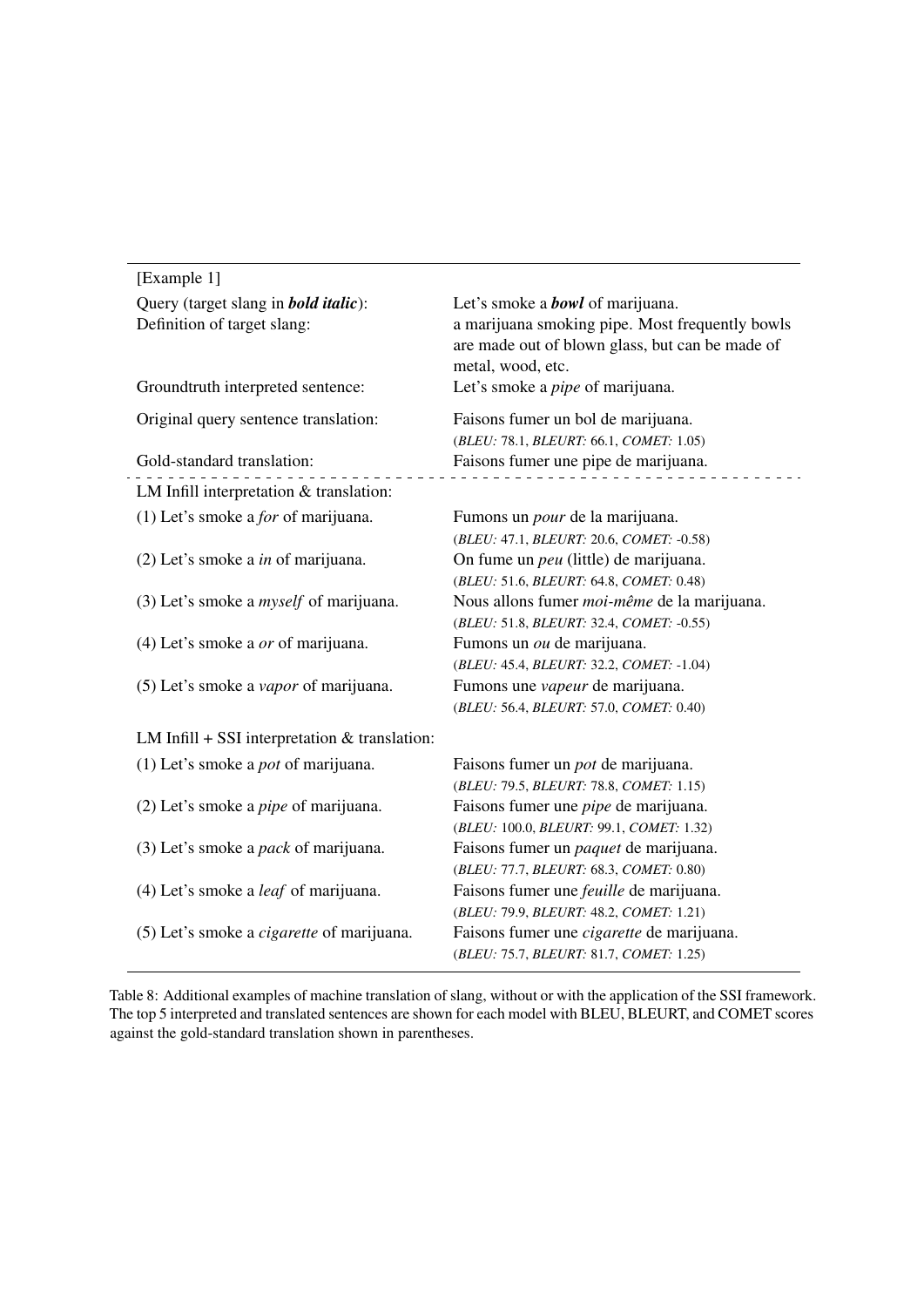<span id="page-16-0"></span>

| [Example 2]                                     |                                              |
|-------------------------------------------------|----------------------------------------------|
| Query:                                          | That band was so totally vast.               |
| Definition of target slang:                     | Cool or anything good.                       |
| Groundtruth interpreted sentence:               | That band was so totally cool.               |
| Original query sentence translation:            | Ce groupe était si vaste.                    |
|                                                 | (BLEU: 53.2, BLEURT: 32.9, COMET: -0.59)     |
| Gold-standard translation:                      | Ce groupe était tellement cool.              |
| LM Infill interpretation & translation:         |                                              |
| (1) That band was so totally <i>popular</i> .   | Ce groupe était tellement <i>populaire</i> . |
|                                                 | (BLEU: 74.5, BLEURT: 78.7, COMET: 0.43)      |
| (2) That band was so totally <i>good</i> .      | Ce groupe était si <i>bon</i> .              |
|                                                 | (BLEU: 51.8, BLEURT: 77.0, COMET: 0.32)      |
| (3) That band was so totally <i>different</i> . | Ce groupe était complètement différent.      |
|                                                 | (BLEU: 57.2, BLEURT: 50.3, COMET: -0.07)     |
| (4) That band was so totally <i>famous</i> .    | Ce groupe était si célèbre.                  |
|                                                 | (BLEU: 54.4, BLEURT: 66.2, COMET: -0.21)     |
| (5) That band was so totally <i>new</i> .       | Ce groupe était totalement nouveau.          |
|                                                 | (BLEU: 64.2, BLEURT: 50.2, COMET: -0.21)     |
| LM Infill $+$ SSI interpretation & translation: |                                              |
| $(1)$ That band was so totally <i>huge</i> .    | Ce groupe était tellement énorme.            |
|                                                 | (BLEU: 81.1, BLEURT: 56.0, COMET: 0.15)      |
| $(2)$ That band was so totally <i>big</i> .     | Ce groupe était tellement grand.             |
|                                                 | (BLEU: 83.0, BLEURT: 50.7, COMET: -0.19)     |
| (3) That band was so totally <i>important</i> . | Ce groupe était si <i>important</i> .        |
|                                                 | (BLEU: 55.9, BLEURT: 49.9, COMET: -0.58)     |
| (4) That band was so totally <i>cool</i> .      | Ce groupe était tellement cool.              |
|                                                 | (BLEU: 100.0, BLEURT: 97.9, COMET: 1.29)     |
| (5) That band was so totally <i>bad</i> .       | Ce groupe était si mauvais.                  |
|                                                 | (BLEU: 52.3, BLEURT: 62.9, COMET: -0.48)     |

Table 9: Continuation of Table [8.](#page-15-0)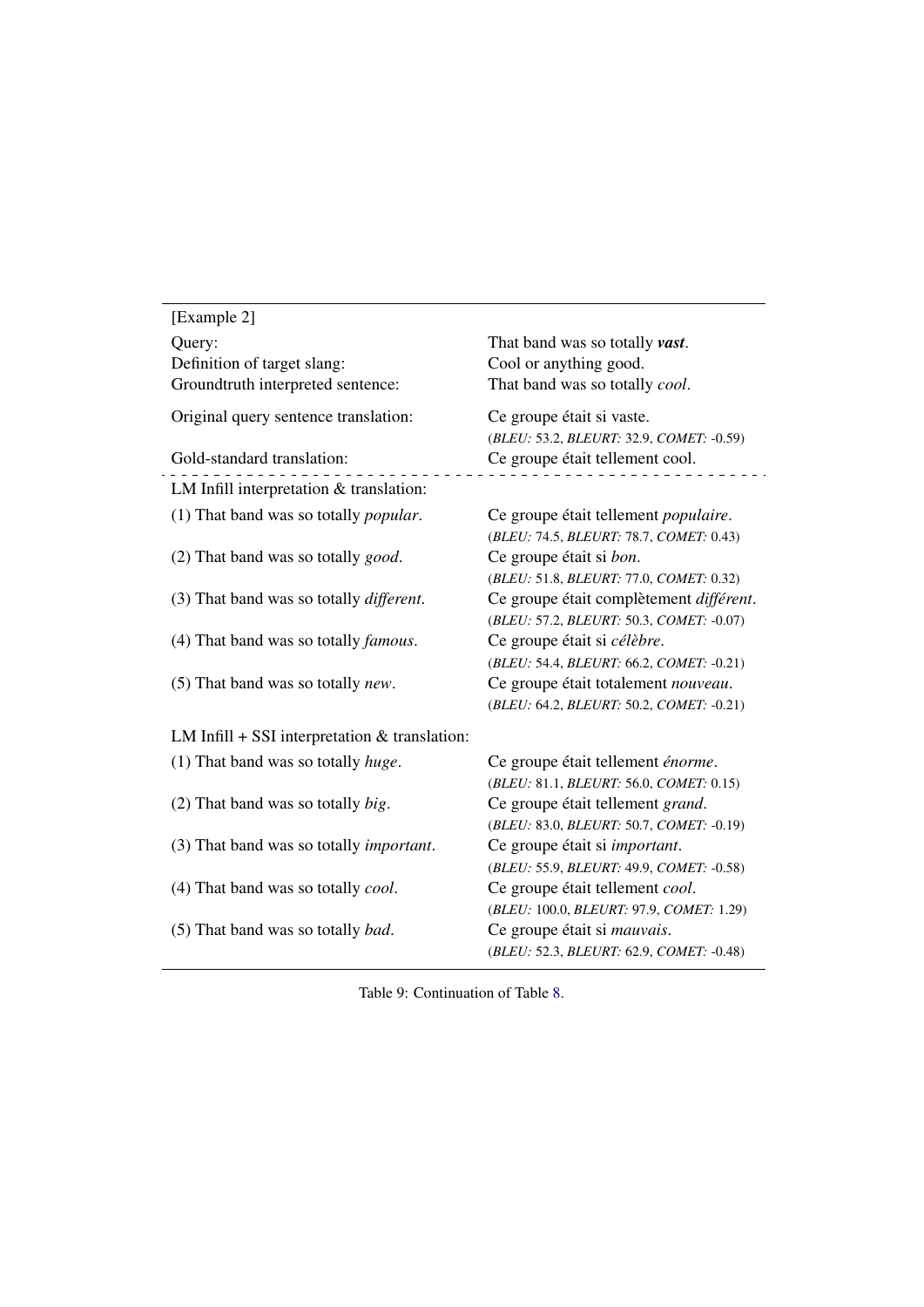<span id="page-17-0"></span>

| [Example 3]                                               |                                                                                                |
|-----------------------------------------------------------|------------------------------------------------------------------------------------------------|
| Query (target slang in <b>bold italic</b> ):              | Man, I ain't been to that place in a <i>fortnight</i> !                                        |
| Definition of target slang:                               | An unspecific, but long-ish length of time.                                                    |
| Groundtruth interpreted sentence:                         | Man, I ain't been to that place in a long time!                                                |
| Original query sentence translation:                      | Je ne suis pas allé à cet endroit en une quinzaine!<br>(BLEU: 36.1, BLEURT: 61.2, COMET: 0.57) |
| Gold-standard translation:                                | Je n'y suis pas allé depuis longtemps!                                                         |
| LM Infill interpretation & translation:                   |                                                                                                |
| (1) Man, I ain't been to that place in a $while!$         | Je ne suis pas allé à cet endroit depuis un moment!                                            |
|                                                           | (BLEU: 46.9, BLEURT: 76.5, COMET: 0.88)                                                        |
| (2) Man, I ain't been to that place in a <i>million</i> ! | Je ne suis pas allé à cet endroit dans un <i>million</i> !                                     |
|                                                           | (BLEU: 38.8, BLEURT: 25.1, COMET: -1.17)                                                       |
| (3) Man, I ain't been to that place in a <i>both</i> !    | Je ne suis pas allé à cet endroit dans les <i>deux</i> !                                       |
|                                                           | (BLEU: 42.2, BLEURT: 25.7, COMET: -0.98)                                                       |
| (4) Man, I ain't been to that place in a <i>vanilla!</i>  | Mec, je n'ai pas été à cet endroit dans une vanille!                                           |
|                                                           | (BLEU: 16.2, BLEURT: 7.3, COMET: 1.53)                                                         |
| (5) Man, I ain't been to that place in a <i>ignment</i> ! | Mec, je n'ai pas été à cet endroit dans un <i>ignement</i> !                                   |
|                                                           | (BLEU: 16.2, BLEURT: 12.7, COMET: -1.31)                                                       |
| LM Infill $+$ SSI interpretation & translation:           |                                                                                                |
| $(1)$ Man, I ain't been to that place in a week!          | Je ne suis pas allé à cet endroit en une semaine!                                              |
|                                                           | (BLEU: 38.2, BLEURT: 49.8, COMET: 0.45)                                                        |
| (2) Man, I ain't been to that place in a <i>minute</i> !  | Je ne suis pas allé à cet endroit en une <i>minute</i> !                                       |
|                                                           | (BLEU: 38.8, BLEURT: 42.5, COMET: -0.36)                                                       |
| (3) Man, I ain't been to that place in a hour!            | Je ne suis pas allé à cet endroit en une heure!                                                |
|                                                           | (BLEU: 38.7, BLEURT: 35.8, COMET: -0.51)                                                       |
| (4) Man, I ain't been to that place in a <i>decade</i> !  | Je n'y suis pas allé depuis une <i>décennie</i>                                                |
|                                                           | (BLEU: 68.8, BLEURT: 81.8, COMET: 1.03)                                                        |
| (5) Man, I ain't been to that place in a $day!$           | Je ne suis pas allé à cet endroit en une journée!                                              |
|                                                           | (BLEU: 37.1, BLEURT: 49.7, COMET: -0.30)                                                       |

Table 10: Continuation of Table [9.](#page-16-0)